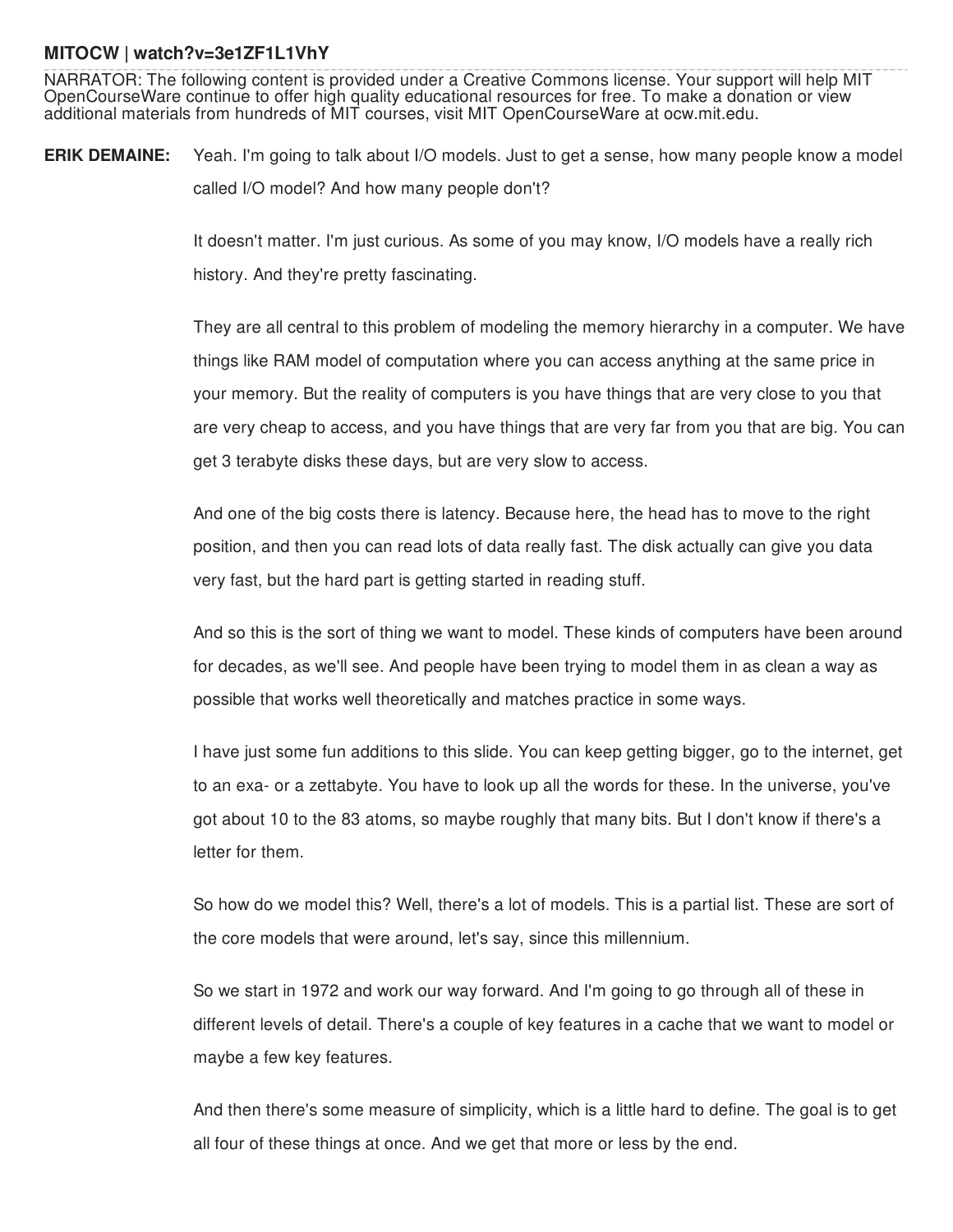So first section is on this idealized two-level storage, which was introduced by Bob Floyd in 1972. This is what the first page of the paper looks like. It's probably typeset on a typewriter it looks like and underline, good old days of computer science, very early days of computer science.

And this was published in a conference called The Complexity of Computer Computations. How many people have heard of that conference? No one. Wow. There it is.

It's a kind of a classic, because it had Karp's original paper on NP-completeness. So you've definitely read this paper. But there are a lot of neat papers in there and a panel discussion including what should we call algorithms, which is kind of a fun read.

So this is in the day when one of the state of the art computers was the PDP-11. This is what PDP-11, or one of them, looks like by probably owned by Bell Labs. But Dennis Ritchie and Ken Thompson's the inventors of C and Unix, working away there.

It has disks, each of which is about 2 megabytes in capacity. And it has internal memory which was core memory at the time. So each of these is a little circular magnetic core. And it stores 1 bit. And in total, there are 8 kilobytes.

So you get a sense of already this being an issue. And this is why they wrote their paper. So here's the model they introduced, a very simple model, maybe the simplest we'll see.

You have your CPU, which can do local computation. And then you have your memory, which is very big. But in particular, it's divided into these blocks of size B. So each block can have up to B items.

And what you're allowed to do in one block operation is read two of the blocks. You can read all the items in the block. So let's say you read these two items. You pick some subset of those items to pick up.

And then what you're allowed to do is store them somewhere else. So you can pick some other target block like this one and copy those elements to overwrite that block. I mean, there's no computation in this model, because he was just interested in how you can permute items in that world.

So simple model, but you get the idea. You can read two blocks, take up to B items out of them, stick them in here. Here, we just ignore what the order is within a block, because we're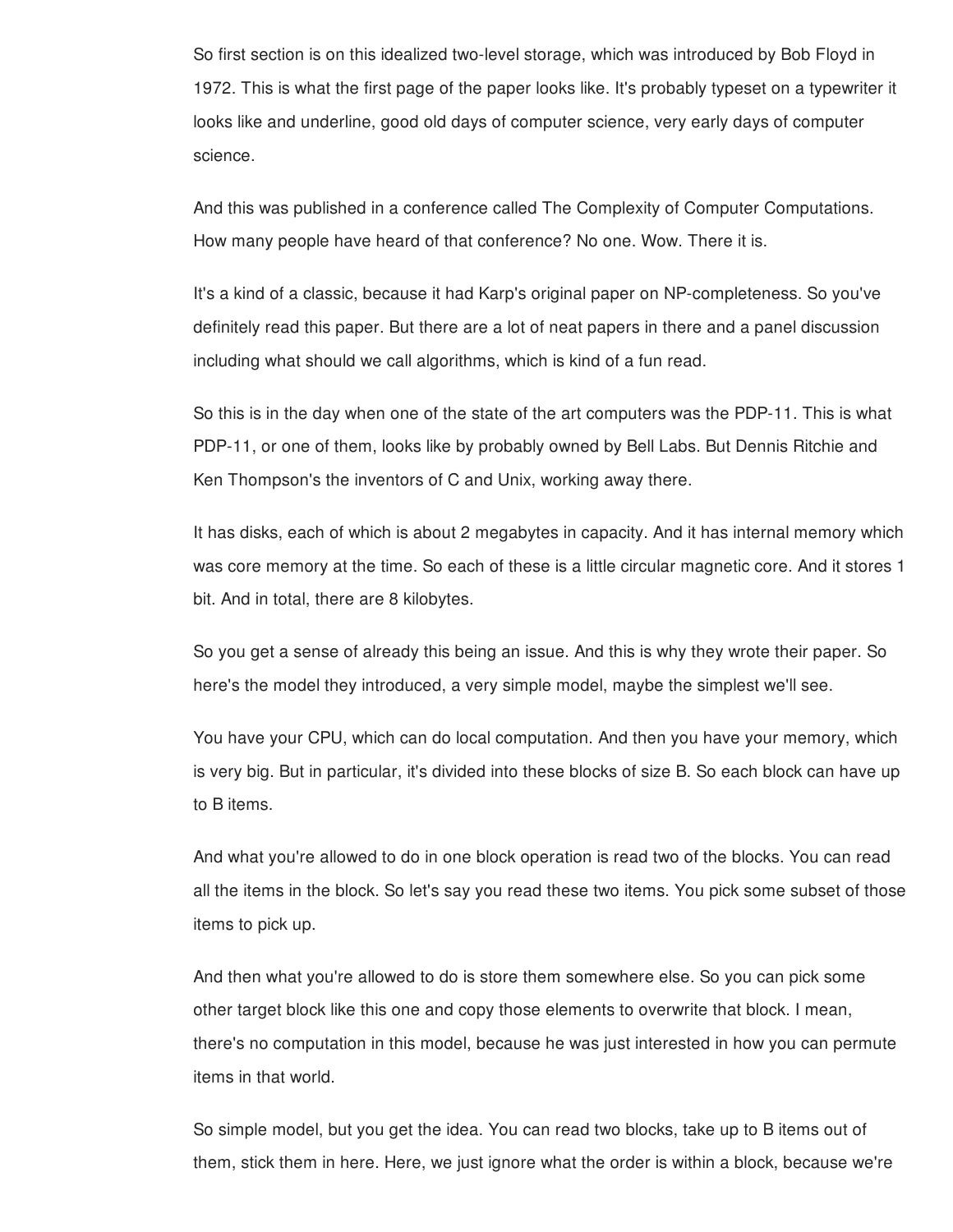assuming you can just rearrange once you read them in and spit them out.

So don't worry about the order within the block. It's more for every item, which block is it in? And we're assuming here items are indivisible.

So here's the main theorem of that paper. If you're given N items and you want to permute them into N over B blocks, which means each of those blocks is going to be full-- let's say that's sort of the most interesting case-- then you need to use N over B log B block operations even for a random permutation on average with high probability. So this is kind of nice or kind of interesting, because just to touch those blocks requires N over B block operations.

But there's an extra log factor that starts to creep up, which is maybe a little bit surprising, less surprising to people who are familiar with I/O models, but at the time, very new. And I'm making a particular assumption here, but just a small thing. I thought I'd go through the proof of this theorem, because it's fairly simple.

It's going to use a slightly simplified model where, instead of copying items, you actually move items. So these guys would disappear after you put them in this new block. Because we're thinking about permutation problems, again, that doesn't really change anything. You can just, for every item, see what path it follows to ultimately get to its target location, throw away all the extra copies and just keep that one set of copies. And that will still be a valid solution in this model.

So how does the lower bound go? It's a simple potential argument. You look at for every pair of blocks, how many items are there in block i that are destined for block j?

You want to move from block i to block j. This is going to be changing over time. This is where they currently are.

So that's nij. You take and nij, log nij, and sum that up over all i's and j's. That's the potential function. And our goal is to maximize that potential. Because it's going to be-- for those familiar with entropy-- negative entropy.

So it's going to be maximized when all the items are where they need to be. This is when everything is as clustered as possible. You can only have a cluster of size B, because items can only be up to B in the same place.

One way to see this, in the target configuration, nii is B for all i. Everyone's where they're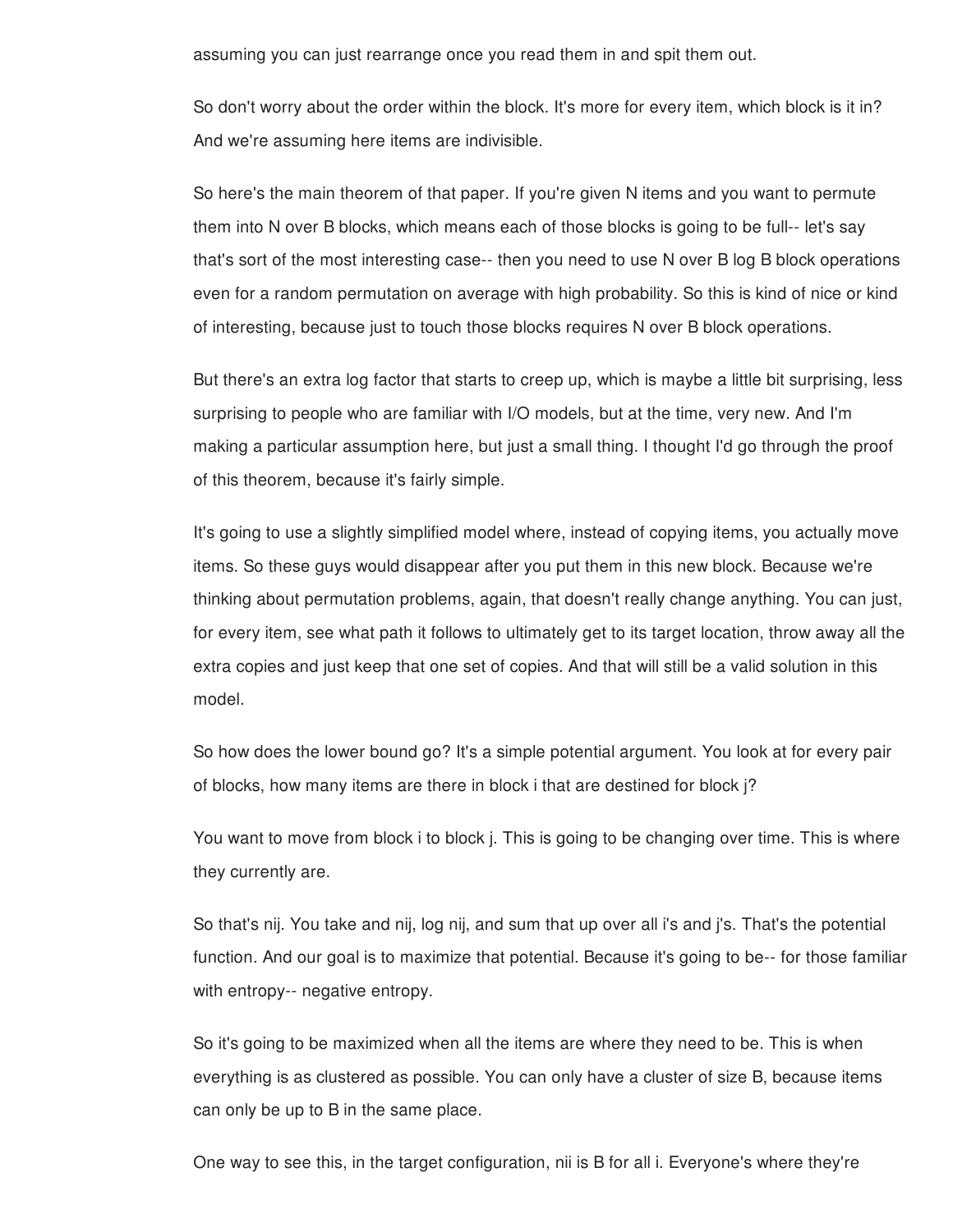supposed to be. And so that potential gives you the number of items times log B. And this is always, at most, log B. And so that's the biggest this could ever hope to get.

So our goal is to increase entropy as much as possible. And we're starting with low entropy. If you take a random permutation, you're trying to get the expected number of guys that are where they're supposed to be. It's very small, because most of them are going to be destined for some other block.

So we're starting with the potential of linear. We need to get to N log B. And then the claim is that each block operation we do can only increase potential by, at most, B. And so that gives us this bound of the potential we need to get to minus the potential we had divided by how much we can decrease potential in each step, which is basically N over B log B minus a little O.

Why is this claim true? I'll just sketch. The idea is this fun fact, the x plus y log x plus y is, at most, x log x plus y log y plus x plus y. What this means is if you have two clusters, our goal is to sort of cluster things together and make bigger groups that are in the same place or in the correct place.

So if you have two clusters  $x \log x$  and  $y \log y$  contributing to this thing and you merge them, then you now have this potential. And the claim is that could have only gone up by x plus y. And when you're moving B items, the total number of things you're moving is B. So you can only increase things by B. So it was a quick sketch of this old paper. It's a fun read, quite clear, easy argument.

So we proved this theorem that you need at least N over B log B. But what is the right answer? There's actually not a matching upper bound. Of course, for B at constant, this is the right answer. It's N, but that's not so exciting.

On the upper bound side, this paper has almost matching lower bound. It's another log, but not quite the same log, N over B log N over B instead of log B. And the rough idea of how to do that--

## **AUDIENCE:** [INAUDIBLE]

- **ERIK DEMAINE:** Yeah, question.
- **AUDIENCE:** [INAUDIBLE]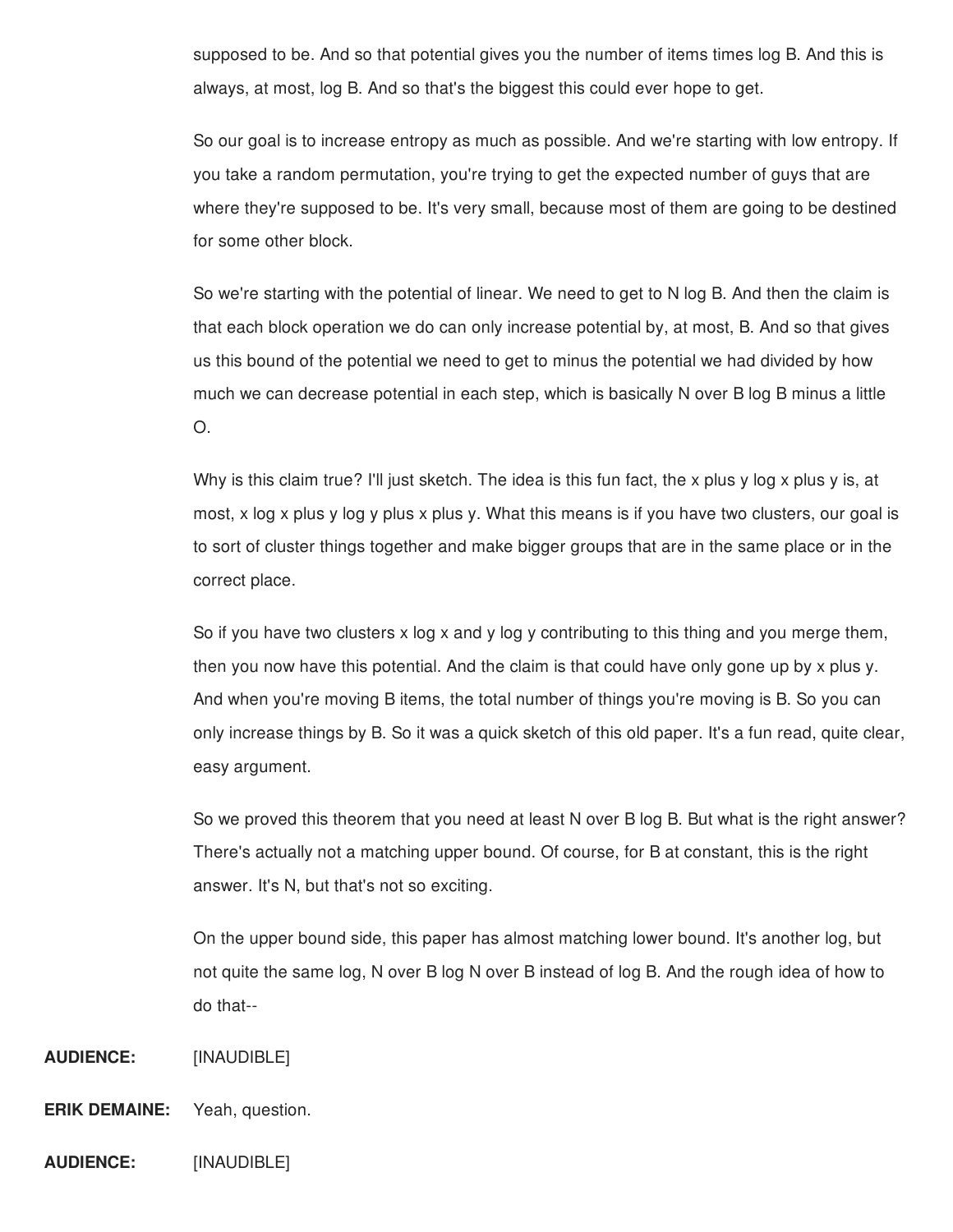- **ERIK DEMAINE:** I said a tall disk assumption. I'm assuming N over B is greater than B. The number of blocks in your disk is at least the size of a block.
- **AUDIENCE:** You needed that in the proof?
- **ERIK DEMAINE:** I needed that in the proof I think. Good question, Where N over B log B.
- **AUDIENCE:** [INAUDIBLE]

**ERIK DEMAINE:** Yeah. Exactly. Yeah, that's where I'm using it. Thanks. Otherwise this expectation doesn't work out. I mean, if you have one block, for example, this will fail, because you need zero operations. So there has to be some trade off at the very small regime.

> OK. So the way to get N over B log N over B is basically a radix sort. In one pass through the data, you can rewrite everything to have the lower order bits of 0 before all the lower order bits of 1. So in N over B, you can sort by each bit in the target block ID of every item.

> And so you do log of N over B things, because that's how many blocks there are. And so this is how many passes you need by a binary radix sort. You can achieve that bound.

> And the paper actually claims that there's a lower bound. It's a little strange, because there's a careful proof given for this. And then this claim just says, "by information theoretic consideration--" this is also true. This is in the days when we didn't distinguish between big O and big omega before [INAUDIBLE] paper.

But this is not true. And we'll see that it's not true. It was settled about 14 years later. So we'll see the right answer.

This is almost the right answer, but it doesn't quite work when B is very small. And one way to see that is when B is 1. When B is 1, the right answer is N, not N log N. So when B is less than log N over B, then there's a slightly different answer which we'll get to later. But that was the early days.

There's some other fun quotes from this paper foreshadowing different things. One is the word RAM model, which is very common today, but not at the time. And it says, obviously, these results apply for distant drums, which was probably what they were thinking about originally, but also when the pages, the blocks, are words of internal memory and the records are the bits in those words.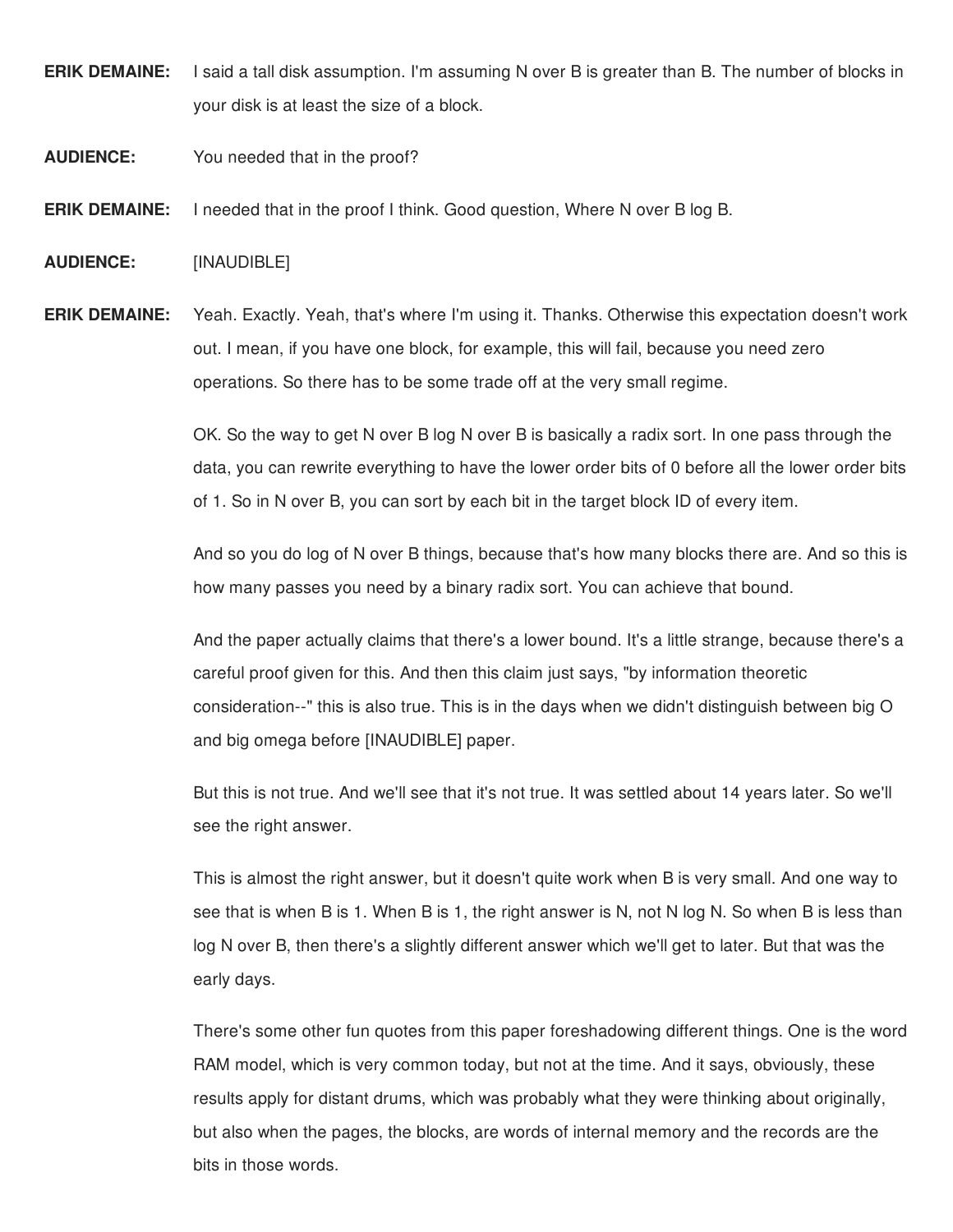So this is a word RAM model. Here, I said just ignore the permutation within each block. But you can actually do all the things you need to do for these algorithms using shifts and logical or, xor, and operations.

So all these algorithms work in the word RAM model, too, which is kind of nifty. Another thing is foreshadowing, what we call the I/O model, which we'll get to in a little bit. It says, "work is in progress." He got scooped, unfortunately.

"Work is in progress--" unless he meant by someone else-- "attempting to study the case where you can store more than two pages." Basically, this CPU can hold two of these blocks, and then write one back out, but has no bigger memory than that. or bigger cache. So that's where we were at the time.

Next, chapter in this story is 1981. It's a good year. It was when I was born. And this is Hong and Kung's paper. You've probably heard about the red-blue pebble game.

And it's also a two-level model, but now there's a cache in the middle. And you can remember stuff for a while. I mean, you can remember up to M things before you have to kick them out.

The difference here is there's no blocks anymore. It's just items. So let me tell you a little bit about the paper. This was the state of the art in computing at the time.

The personal computer revolution was happening. They had the Apple II, TRS-80, VIC-20. All of these originally had about 4 kilobytes of RAM. And the disks could store maybe, I don't know, 360 kilobytes or so. But you could also connect a tape and other crazy things.

So, again, this was relevant. And that's the setting they were writing this. They have this fun quote.

"When a large computation is performed on a small device--" at that point, small devices were becoming common-- "you must decompose those computations to subcomputations." This is going to require a lot of I/O. It's going to be slow. So how do we minimize I/O?

So their model-- before I get to this red-blue pebble game model, it's based on a vanilla single color pebble game model by a Hopcroft, Paul, and Valiant. This is the famous interrelation between the time hierarchy and space hierarchy paper. And what they said is, OK, let's think of the algorithm we're executing as a DAG.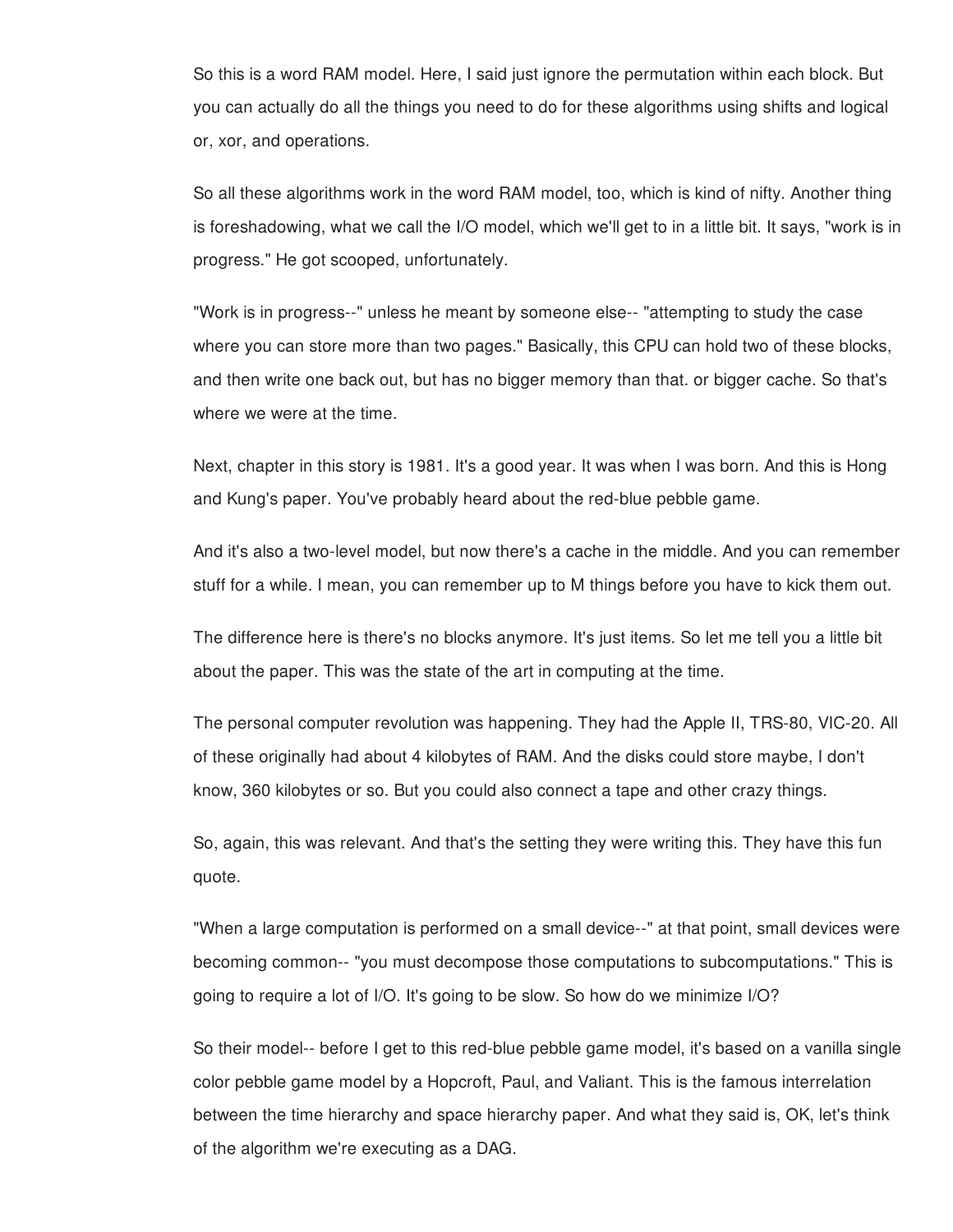We start with some things that are inputs. And we want to compute stuff that this computation depends on having these two values and so on. In the end, we want to compute some outputs. So you can rewrite computation in this kind of DAG form.

And we're going to model the execution of that by playing this pebble game. And so a node can have pebbles on it. And for example, we could put a pebble on this node.

In general, we are allowed to put a pebble on a node if all of its predecessors have a pebble. And pebble is going to correspond to being in memory. And we can also throw away a node, because we can just forget stuff. Unlike real life, you can just forget whatever you don't want to know any more.

So you add a pebble. Let's say, now we can add this pebble, because its predecessor has a pebble on it. We can add this pebble over here, add this pebble here. Now, we don't need this information anymore, because we've computed all the things out of it. So we can choose to remove that pebble.

And now, we can add this one, remove that one, add this one. You can check that I got all these right, add this one, remove that one, remove, add, remove, remove. In the end, we want pebbles on the outputs. We start with pebbles on the inputs.

And in this case, their goal was to minimize the maximum number of pebbles over time. Here, there's up to four pebbles at any one moment. That means you need memory of size four. And they ended up proving that any DAG can be executed using N over log N maximum pebbles, which gave this theorem time.

If you use t units of time, you can fit in t over log t units of space, which was a neat advance. But that's beside the point. This is where Hong and Kung were coming from. They had this pebble model. And they wanted to use two colors of pebbles, one to represent the shallower level of the memory hierarchy in cache, and the other to say that you're on disk somewhere.

So red pebble is going to be in cache. That's the hot stuff. And the blue pebbles are our disk. That's the cold stuff. And, basically, the same rules-- when you're initially placing a pebble, everything here has to be red. You can place a red pebble if your predecessors have red pebbles.

We start out with the inputs being blue, so there are no red pebbles. But for free-- or not for free. For unit cost, we can convert any red pebble to a blue pebble or any blue pebble to a red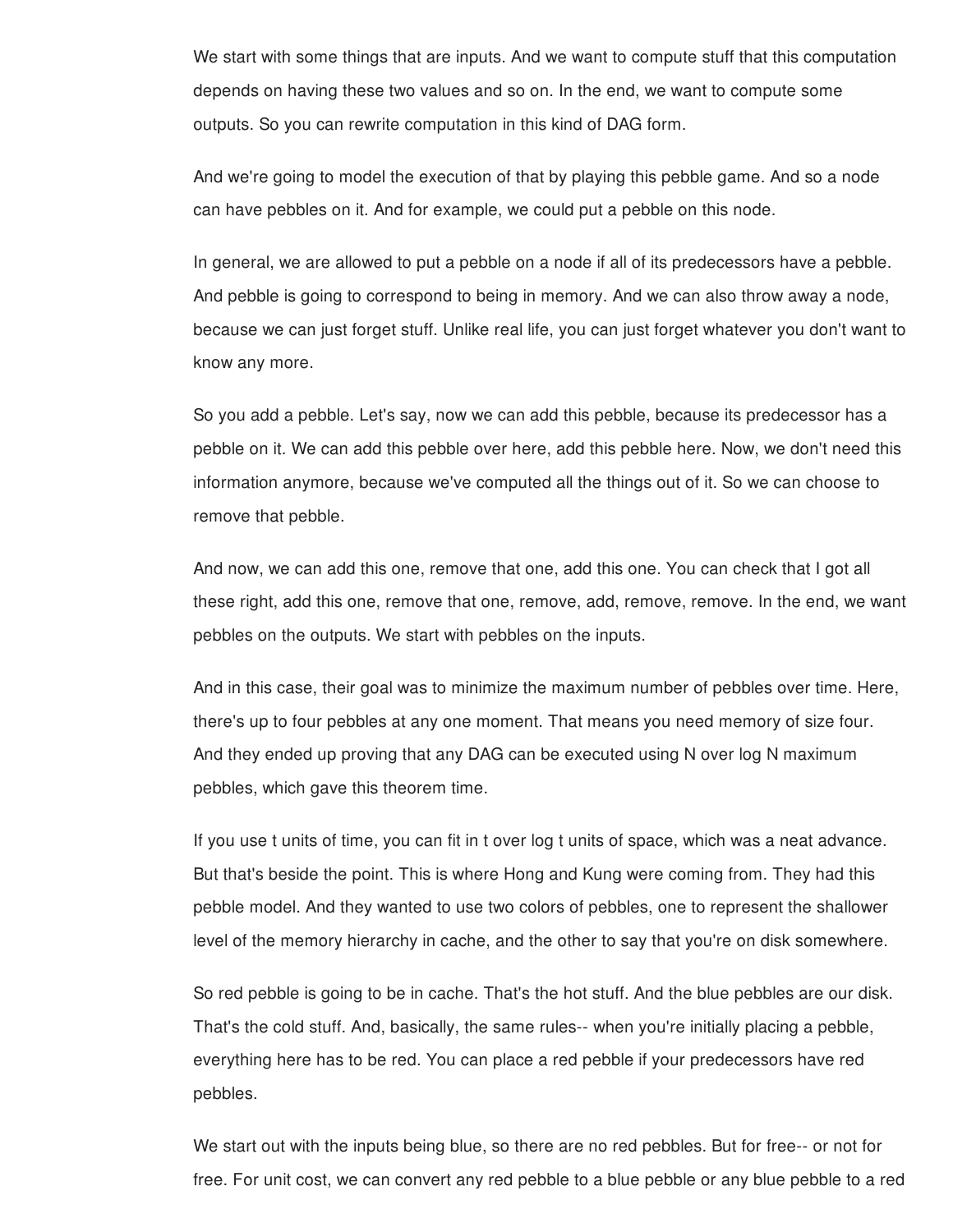pebble. So let's go through this. I can make that one red.

And now, I can make this one red. Great. Now, I don't need it right now. So I'm going to make it blue, meaning write it out to disk. I make this one red, make this one red.

free. For unit cost, we can convert any red pebble to a blue pebble or any blue pebble to a red

Now, I can throw that one away. I don't need it on cache or disk. I can put that one on disk, because I don't need it right now. I can bring that one back in from cache, write this one out, put that one onto disk, put that onto a disk.

Now, we'll go over here, read this back in from disk, finish off this section over here. And now, I can throw that away, add this guy, throw that away. What do I need? Now, I can write this out to disk. I'm done with the output.

Now, I've got to read all these guys in, and then I can do this one. And so I needed a cache size here of four. The maximum number of red things at any moment was four. And I can get rid of those guys and write that one to disk.

And my goal is to get the outputs all blue. But the objective here is different. Before, we were minimizing, essentially, cache size.

Cache size now is given to us. We say we have a cache of size M. But now, what we count are the number of reads and writes, the number of switching colors of pebbles. That is the number I/Os.

And so you can think of this model as this picture I drew before. You have cache. You can store up to M items. You can take any blue item. You could throw them away, for example.

I could move a red item over here, turn it blue. That corresponds to writing out to disk. I can bring a blue item back in to fill that spot. That corresponds to reading from disk as long as, at all times, I have at most M red items. And these are the same model.

So what Hong and Kung did is look at a bunch of different algorithms, not problems, but specific algorithms, things that you could compute in the DAG form. The DAG form is, I guess you could say, a class of algorithms. There's many ways to execute this DAG. You could follow any topological sort of this DAG. That's an algorithm in some sense.

And so what he's finding is the best execution of these meta algorithms, if you will. So that doesn't mean it's the best way to do matrix vector multiplication. But it says if you're following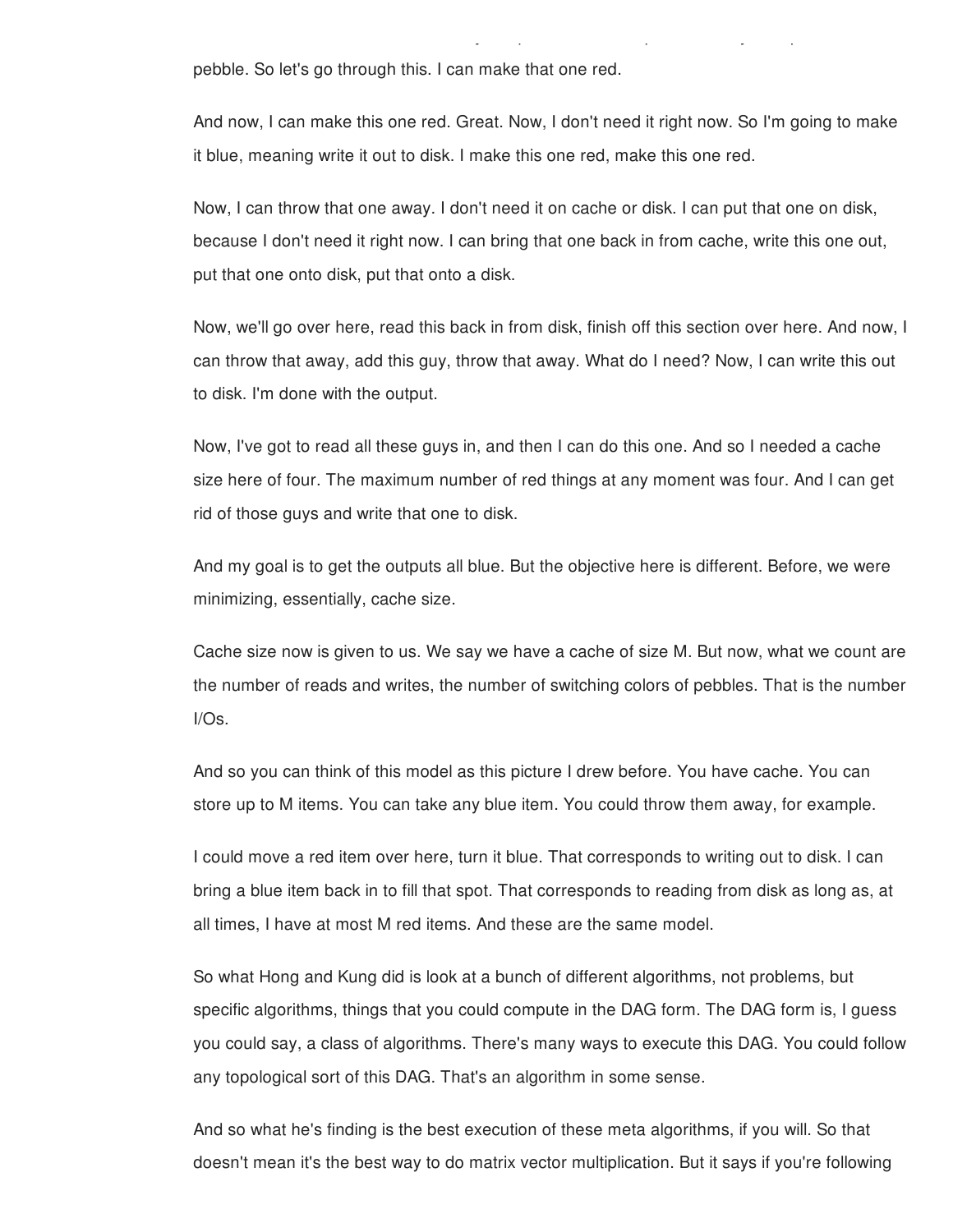the standard algorithm, the standard DAG that you get from it or the standard FFT DAG-- I guess FFT is actually an algorithm-- then the minimum number of memory transfers is this number of red or blue recolorings.

And so you get a variety. Of course, the speed-ups, relative to the regular RAM analysis versus this analysis is going to be somewhere between 1 and M, I guess for most problems at least. And for some problems, like matrix vector multiplication, you get very good M odd even transpositions [INAUDIBLE] you get M. Matrix multiplication, not quite as good red M and FFT. Sorting was not analyzed here, because sorting is many different algorithms. Just one specific algorithm analyzed here, only log M.

So I don't want to go through these analyzes, because a lot of them will follow from other results that we'll get to. So at this point, we have two models. We have the idealized two-level storage of Floyd. We have the red-blue pebble game of Hong and Kung.

This one models caching, that you can store a bunch of things. But it does not have blocks. This one models blocking, but it does not have a cache, or it has a cache of constant size. So the idea is to merge these two models.

And this is the Aggarwal and Vitter paper many of you have heard of, I'm sure. It was in 1987, so six years after Hong and Kung. It has many names. I/O model is the original, I guess. External Memory Model is what I usually use and a bunch of people here use. Disk Access Model has the nice advantage of you can call it the DAM model.

And, again, our goal is to minimize number of I/Os. It's just a fusion of the two models. Now, our cache has blocks of size B. And you have M over B blocks. And your disk is also divided into blocks of size B. We imagine it being as large as you need it to be, probably about order N.

And what can you do? Well, you can pick up one of these blocks and read it in from disk to cache, so kicking out whatever used to be there. You can do computation internally, change whatever these items are for free, let's say. You could measure time, but usually you just measure a number of memory transfers.

And then you can take one of these blocks and write it back out to disk, kicking out whatever used to be there. So it's the obvious hybrid of these models. But this turns out to be a really good model.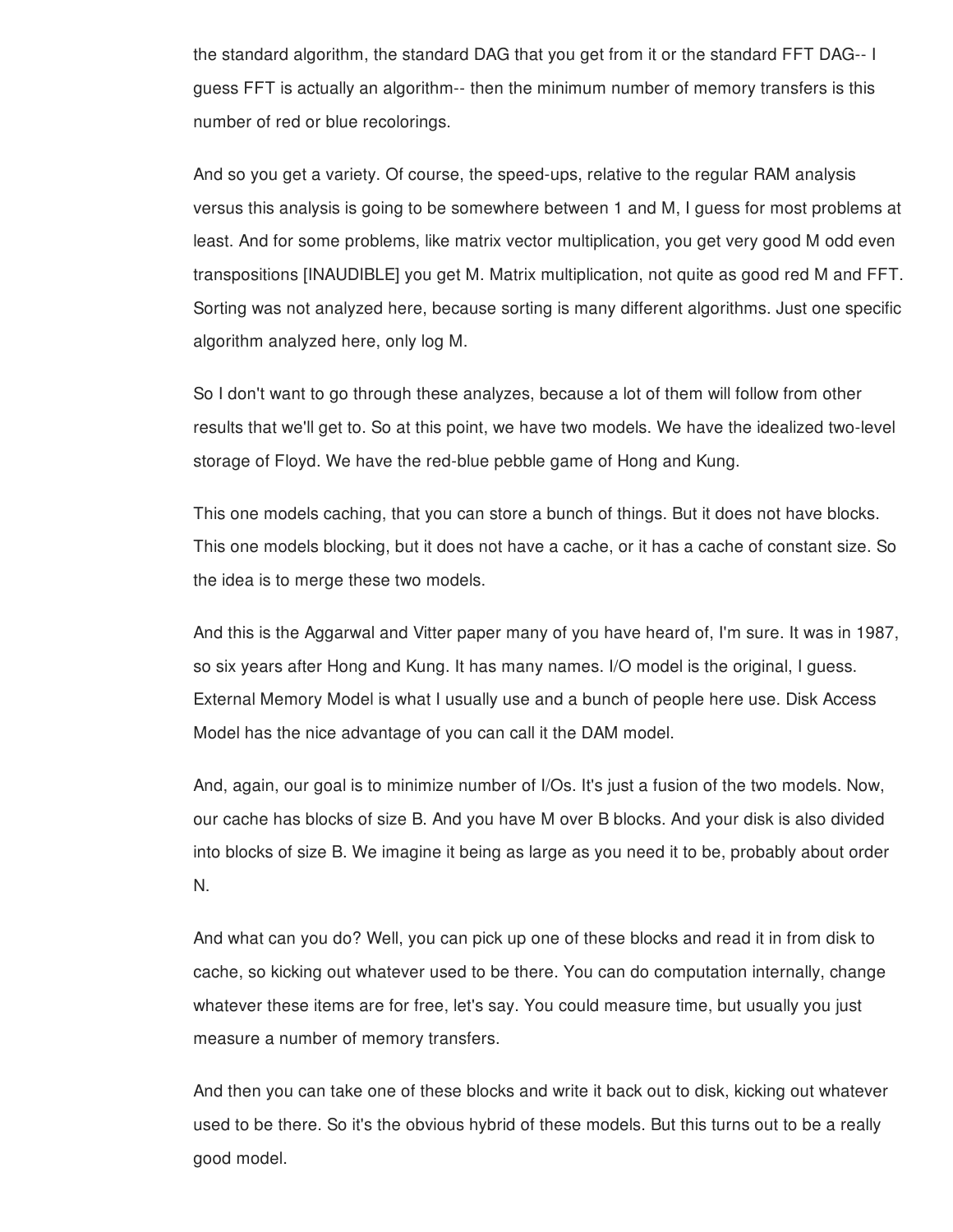Those other two models, they were interesting. They were toys. They were simple. This is basically as simple, but it spawned this whole field. And it's why we're here today.

So this is a really cool model, let's say, tons of results in this model. It's interesting to see-- I'm going to talk about a lot of models today. We're sort of in the middle of them at the moment. But only two have really caught on in a big way and have led to lots and lots of papers. This is one of them.

So let me tell you some basic results and how to do them. A simple approach algorithmic technique in external memory is to scan. So here's my data. If I just want to read items in order and stop at some point N, then that cost me order N over B memory transfers.

That's optimal. I've got to read the data in. I can accumulate, add them up, multiply them together, whatever. One thing to be careful with those is plus 1, or you could put a ceiling on that. If N is a lot less and B, then this is not a good strategy. But as long as N is at least order B, that's really efficient.

More generally, instead of just one scan, you can run up to M over B parallel scans. Because for a scan, you really just need to know what is my block currently. And we can fit M over B blocks in our cache. And so we can advance this scan a little bit, advance this scan a little bit, advanced this one, and go back and forth.

In any kind of interleaving we want of those M over B scans, some of them could be read scans. Some of them could be write scans. Some of them can go backwards. Some of them could go forwards, a lot of options here.

And in particular, you can do something like given a little bit less than M over be lists of total size N, you can merge them all together. If they're sorted lists, you can merge them into one sorted list in optimal N over B time. So that's good. We'll use that in a moment. Here

I have a little bit of a thought experiment, originally by Lars Arge who will be speaking later. You know, is this really a big deal? Factor B doesn't sound so big. Do I care?

For example, suppose I'm going to traverse a linked list in memory, but it's actually stored on disk. Is it really important that I sort that list and do a scan versus jumping around random access? And this is back of the envelope, just computing what things ought to be.

If you have about a gigabyte of data, a block size of 32 kilobytes, which is probably on the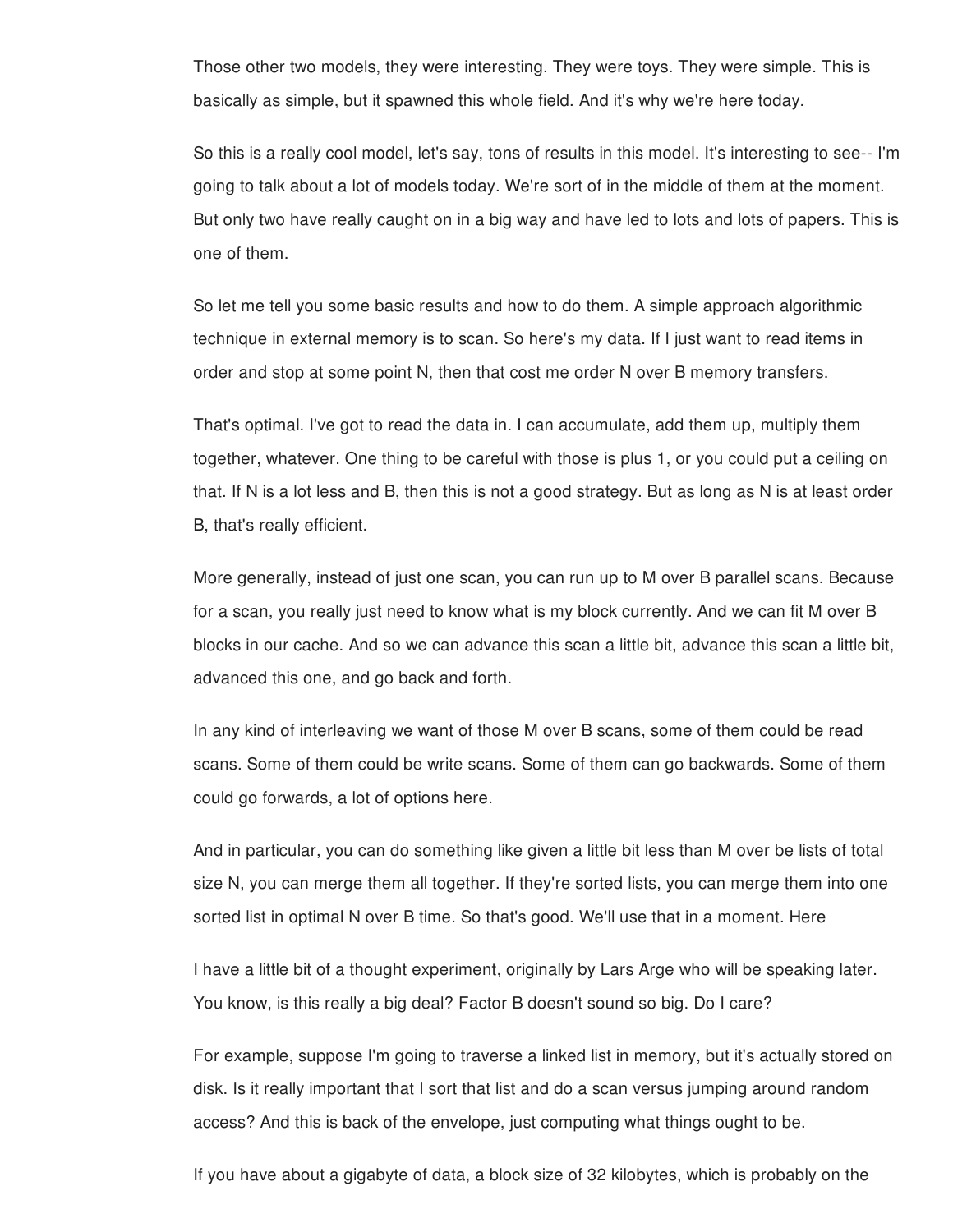small side, a 1 millisecond disk access time, which is really fast, usually at least 2 milliseconds, then if you do things in random order, on average every access is going to require a memory transfer. That'll take about 70 hours, three days. But if you do a scan, if you presorted everything and you do a scan, then it will only take you 32 seconds.

So it's just 8,000 in time space is a lot bigger than we conceptualize. And it makes things that were impractical to do, say, daily, very practical. So that's why we're here.

Let's do another problem. How about search? Suppose I have the items in sorted order, and I want to do binary search.

Well, the right thing is not binary search, but B-way search, so log base B of N. The plus 1 is to handle the case when B equals 1. Then you want log base 2.

So we have our items. We want to search, first, why is this the right bound? Why is this optimal? You can do an information theoretic argument in the comparison model, assuming you're just comparing items.

Then whenever you read in a block-- if the blocks have already been sorted, you read in some block-- what you learn from looking at those B items is where your query guy, x, fits among those B items. You already know everything about the B items, how they relate to each other. But you learn where x is.

So that gives you log of B plus 1 bits of information, because there are B plus 1 places where x could be. And you need to figure out log of N plus 1 bits.

You want to know where x fits among all the items. And so you divide log of N plus 1 by log of B plus 1. That's log base b plus 1 of N plus 1.

So that's the lower bound. And the upper bound is, you probably have guessed by now, is a Btree. You just have B items and the node sort of uniformly distributed through the sorted list. And then once you get those items, you go to the appropriate subtree and recurse. And the height of such a tree is log base b plus 1 of N, and so it works.

B-trees have the nice thing, you can also do insertions and deletions in the same amount of time. Though, that's no longer so optimal. For searches, this is the right answer.

So, next thing you might want to do-- I keep saying, assume it's sorted-- I'd really like some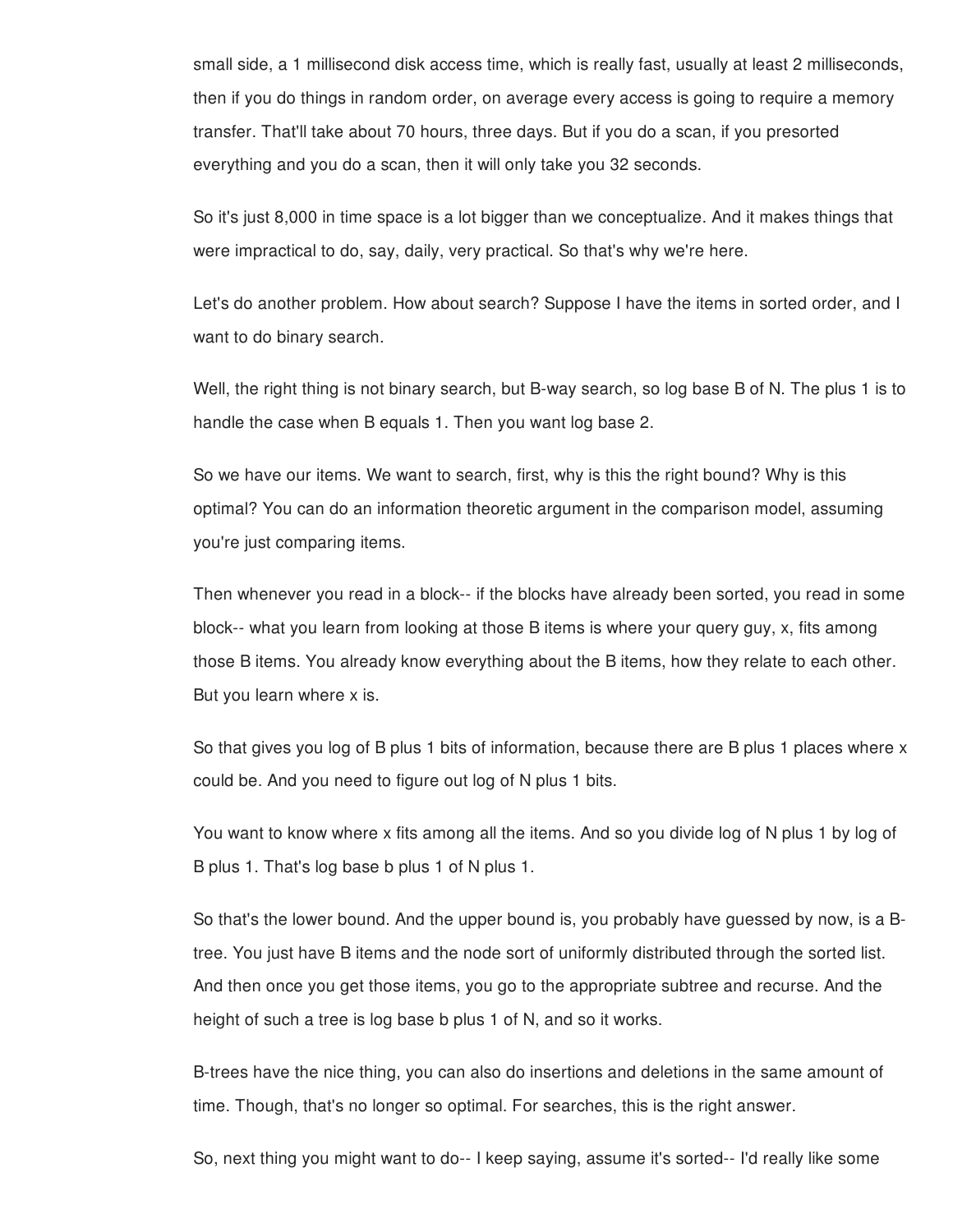sorted data, please. So how do I sort my data? I think the Aggarwal and Vitter paper has this fun quote about, today, one fourth of all computation is sorting.

Some machines are devoted entirely to sorting. It's like the problem of the day. Everyone was sorting. I assume people still sort, but I'm guessing it's not the dominant feature anymore.

And it's a big deal, you know. Can I sort within one day, so that all the stuff that I learned today or all the transactions that happened today I could sort them. So it turns out the right answer for sorting bound is N over B log base M over B of N over B.

If you haven't seen that, it looks kind of like a big thing. But those of us in the know can recite that in our sleep. It comes up all over the place. Lots of problems are as hard as sorting, and can be solved in the sorting bound time.

To go back to the problem I was talking about with Floyd's model, the permutation problem, I know the permutation. I know where things are supposed to go. I just need to move them there physically.

Then it's slightly better. You have the sorting bound, which is essentially what we had before. But in some cases, just doing the naive thing is better. Sometimes it's better to just take every item and stick it where it belongs in completely random access.

So you could always do it, of course, in N memory transfers. And sometimes that is slightly better than the sorting bound, because you don't have the log term. And so that is the right answer to Floyd's problem.

He got the upper bound right. In his case, M over B is 3. So this is just log base 2. But he missed this one term.

OK. So why is the sorting bound correct? I won't go through the permutation bound. The upper bound's clear. Information, theoretically, it's very easy to see why you can't do better than the sorting bound.

Let's set up a little bit of ground rules. Let's suppose that whatever you have in cache, you sort it. Because why not? I mean, this is only going to help you. And everything you do in cache is free. So always keep the cache sorted.

And to clean up the information that's around, I'm going to first do a pass where I read a block,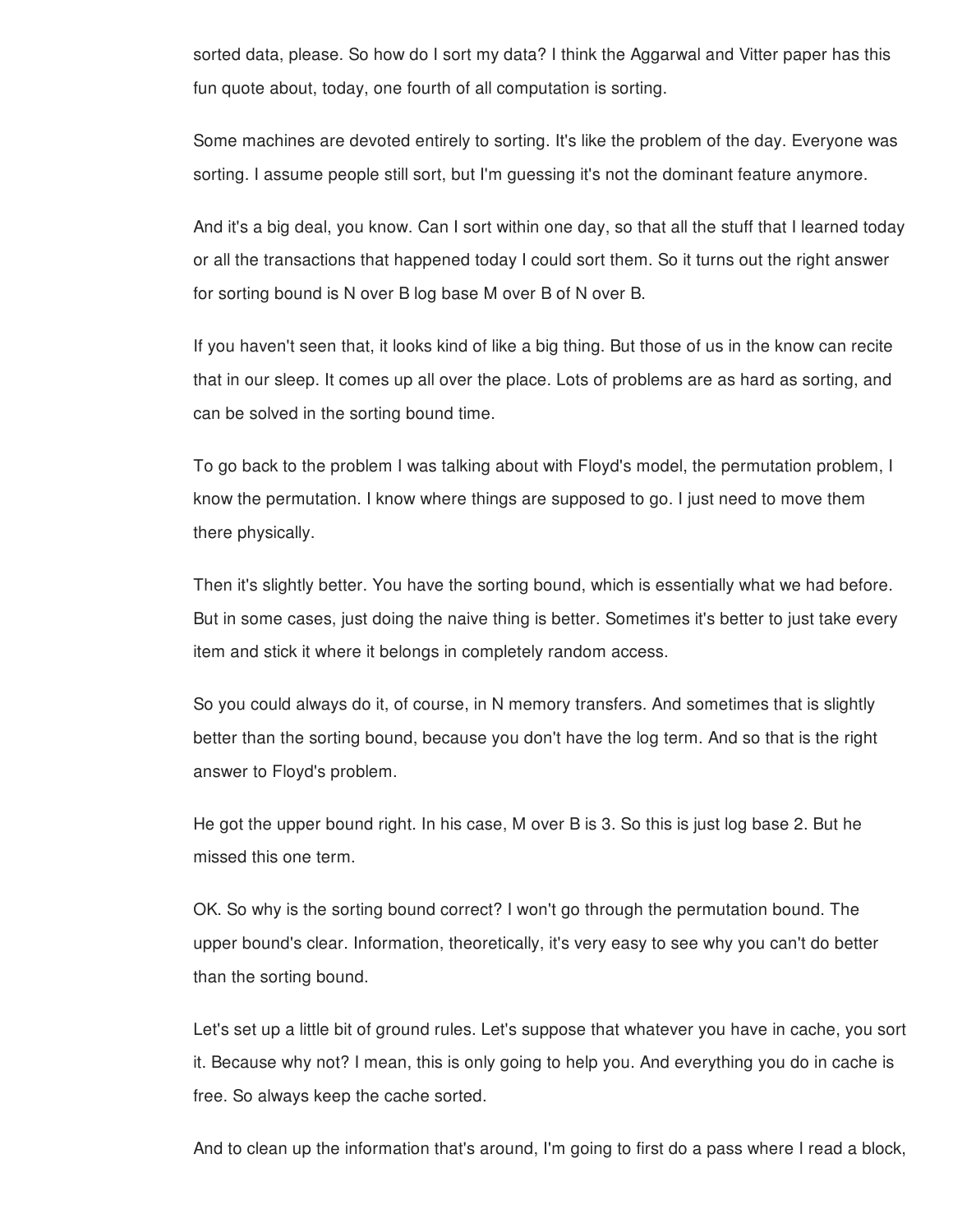sort the block, stick it back out, and repeat. So each block is presorted. So there's no sorting information inside a block. It's all about how blocks compare to each other here.

So when I read a block-- let's say this is my cache, and a new block comes in here-- what I learn is where those B items live among the M items that I already had. So it's just like the analysis before, except now I'm reading B items among M instead of one among B. And so the number of possible outcomes for that is M plus b choose B.

So you have M plus B things. And there's B of them that we're saying which of the B in the order came from the new block. You take log of that, and you get basically B log M over B bits that you learn from each step. And the total number of bits we need to learn is N log N, as you know.

But we knew a little bit of bits from this presorting step. This is to clean this up at the beginning. We already knew N log B bits, because each of those B things was presorted.

So we have B log B per block each of them. There's N over B of them. So it's N log B. So we need to learn N log N minus N log B bits. And in each step, which is a log of N over B N log N over B-- and in each step, we learn B log M over B.

So you divide those two things, and you get N over B log base M over B and N over B. It's a good exercise in log rules and information theory. But now, you see it's sort of the obvious bound once you check how many bits you're learning in each step.

OK. How do we achieve this bound? What's an upper bound? I'm going to show you two ways to do it. The easy one is mergesort. To me, the conceptually easiest is mergesort. They're actually kind of symmetric.

So you probably know binary mergesort. You take your items, split them in half, recursively sort, merge. But we know that we can merge M over B sorted lists in linear time as well in N over M time.

So instead of doing binary mergesort where we split in half, we're going to split into M over B equal sized pieces, recursively sort them all, and then merge. And the recurrence we get from that, there is-- did I get this right? Yeah. There's M over B sub-problems, each of size a factor of M over B smaller than N.

And then to do the merge, we pay N over B plus 1. That won't end up mattering. To make this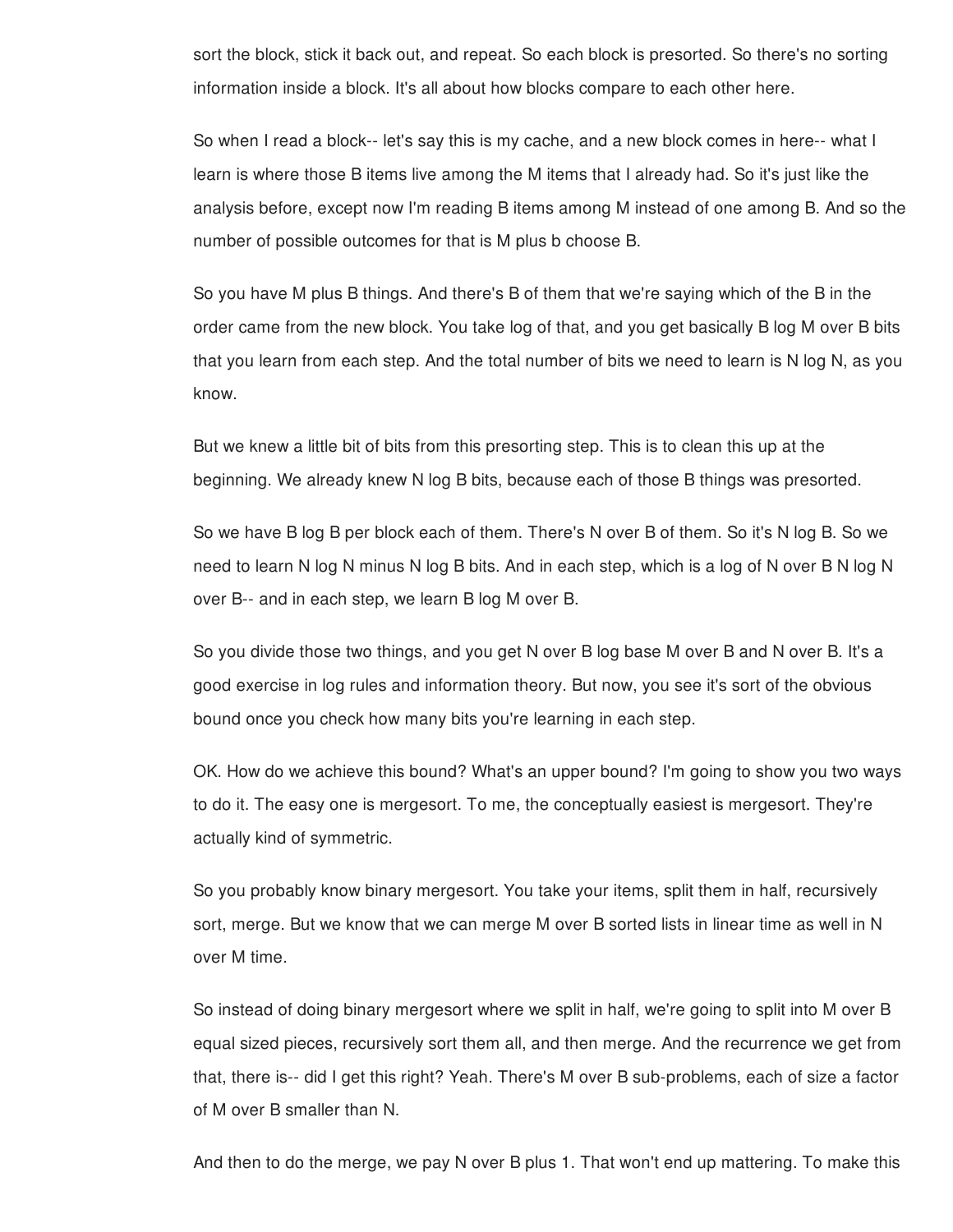not matter, we need to use a base case for this recurrence that's not 1, but B. B will work. You could also do M, but it doesn't really help you.

Once we get down to a single block, of course, we can sort in constant time. We read it and sort it, write it back out. So you want to solve this recurrence. Easy way is to draw a recursion tree.

At the root, you have a problem of size N. We're paying N over B to solve it. We have branching factor M over B. And at the leaves, we have problems with size B. Each of them has constant cost.

I'm removing the big Os to make this diagram both more legible and more correct. Because you can't use big Os when you're using dot dot dot. So no big Os for you.

So then use sum these level by level, and you see we have conservation of mass. We have N things here. We still have N things. They just got distributed up. They're all being divided by B linearity.

You get N over B at every level, including the leaves. Leaves you have to check specially. But there are indeed N over B leaves, because we stop when we get to B.

So you add this up. We just need to know how many levels are there. One is log base M over B of N over B. Because there's N over B leaves branching factor M over B. So you multiply, done, easy.

So mergesort is pretty cool. And this works really well in practice. It revolutionized the world of sorting in 1988.

Here's a different approach, the inverse, more like quicksort, the one that you know is guaranteed to run [INAUDIBLE] log N usually. Here, you can't do binary quicksort. You do M over B root M over B-way quicksort.

The square root is necessary just to do step one. So step one is I need to split. Now, I'm not splitting my list into chunks. In the answer, in the sorted answer, I need to find things that are evenly spaced in the answer.

That's the hard part. Then, usually, you find the median to do this. But now, we have to find sort of square root of M over B median-like elements spread out through the answer. But we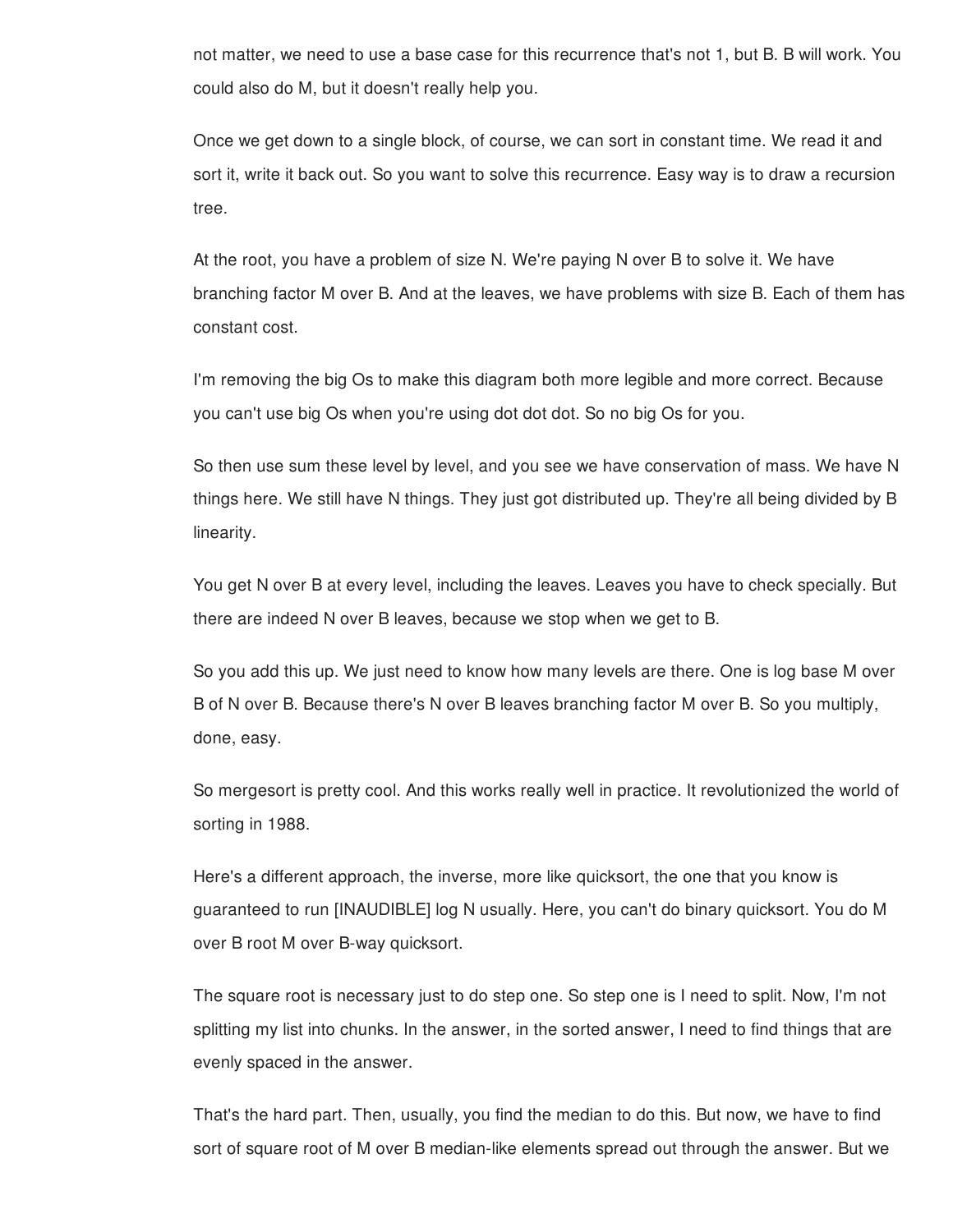don't know the answer, so it's a little tricky.

Then once we have those partition elements, we can just do it. This is the square root of M over B-way scan again. You scan through the data.

For each of them, you see how it compares to the partition elements. There aren't very many of them. And then you write it out to the corresponding list, and you get square root of M over B plus 1 lists.

And so that's efficient, because it's just a scan or parallel scans. And then you recurse, and there's no combination. There's no merging to do. Once you've got them set up there, you recursively sort, and you're done.

So the recurrence is exactly the same as mergesort. And the hard part is how do you do this partitioning? And I'll just quickly sketch that. This is probably the most complicated algorithm in these slides.

I'll tell you the algorithm. Exactly why it works is familiar to if you know the Bloom at all, linear time merging algorithm for regular internal memory. Here's what we're going to do. We're going to read in M items into our cache, sort them.

So that's a piece of the answer in some sense. But how it relates to the answer, which subset of the answer it is, we don't know. Sample that piece of the answer like this. Every root M over B items, take one guy.

Spit that in an output of samples. Do this over and over for all the items-- read in M, sort, sample, spit out-- you end up with this many items. This is basically a trick to shrink your input.

So now, we can do inefficient things on this many items, because there aren't that many of them. So what do we do? We just run the regular linear time selection algorithm that you know and love from algorithms class to find the right item.

So if you were splitting into four pieces, then you'd want the 25%, 50%, and 75%. You know how to do each of those in linear time. And it turns out if you re-analyze the regular linear time selection, indeed, it runs in N over B time in external memory. So that's great.

But now, we're doing this just repeatedly over and over. You find the 25%. You find the 50%. Each of them, you spend linear time. But you multiply it out. You're only finding root of M over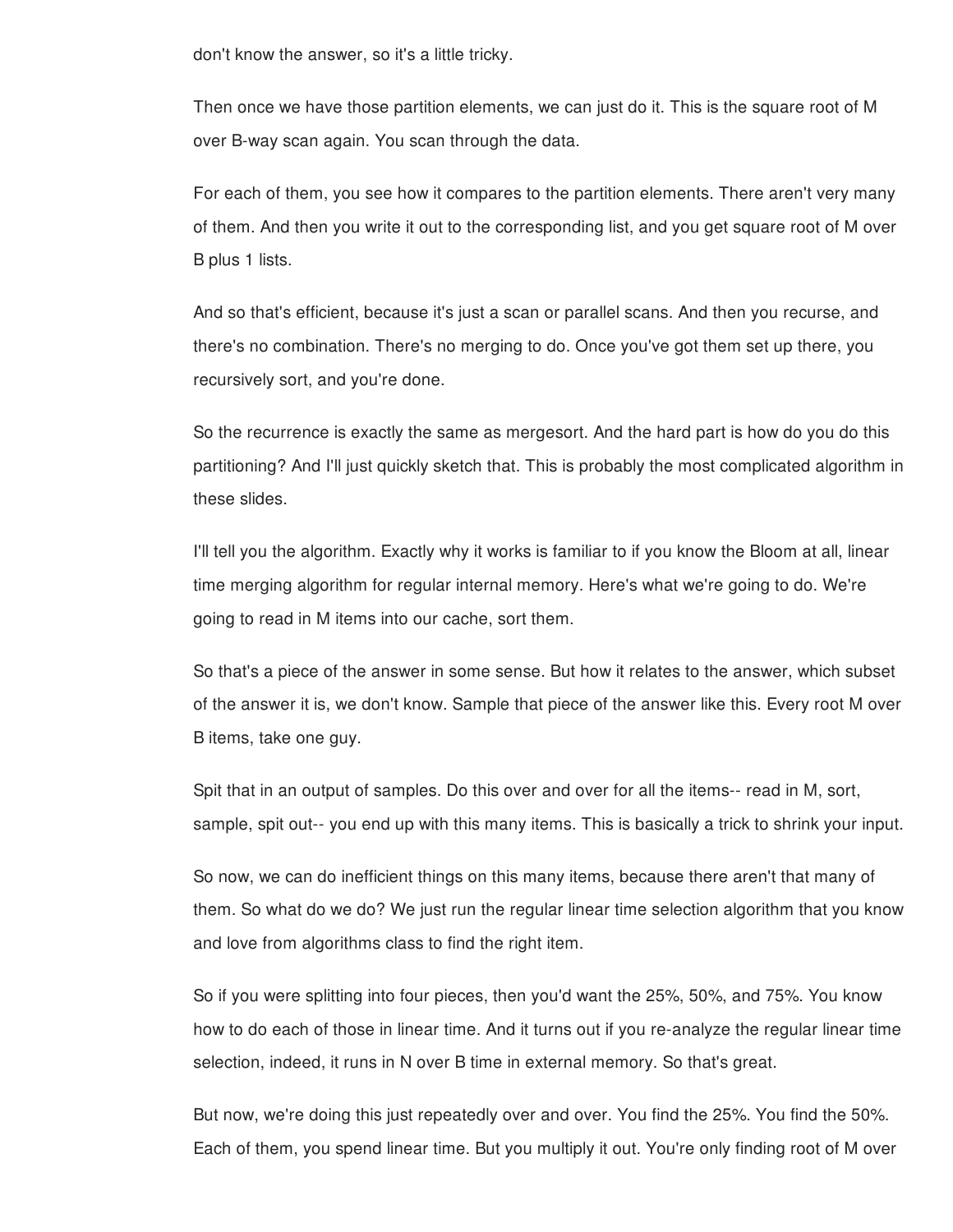B of them. Linear time, it's not N over B, it's N divided by this mess.

You multiply them out, it disappears. You end up in regular linear time, N over B. You find a good set of partitions. Why this is a good set is not totally clear. I won't justify it here. But it is good, so don't worry.

OK. One embellishment to the external memory model before I go on is to distinguish not just saying, oh, well, every block is equally good. You want to count how many blocks you read. When you read one item, you get the whole block. And you better use that block.

But you can furthermore say, well, it would be really good if I read a whole bunch of blocks in sequence. There are lots of reasons for this in particular. Disks are really good at sequential access, because they're spinning.

It's very easy to seek to the thing right after you. First of all, it's easy to read the entire track, the whole circle of the desk. And it's easy to move that thing.

So here's a model that captures the idea that sequential block reads or writes are better than random. So here's the idea of sequential. If you read M items, so you read M over B blocks in sequence, then each of those is considered to be a sequential memory transfer.

If you break that sequence, then you're starting a new sequence. Or it's just random access if you don't fall into a big block like this. So there's a couple of results in this model. One is this harder version of external memory.

So one thing is what about sorting? We just covered sorting. It turns out those are pretty random access in the algorithms we saw. But if you use binary mergesort, it is sequential. As you binary merge, things are good.

And that's, essentially, the best you can do, surprisingly, in this model. If you want the number of random memory transfers to be little o of the sorting bound-- so you want more than a constant fraction to be sequential-- then you need to use at least this much total memory transfers. And so binary mergesort is optimal in this model, assuming you want a reasonable number of sequential axises.

And the main point of this paper was to solve suffix-tree construction in external memory. And what they prove is it reduces to sorting, essentially, and scans. And scans are good. So you get this exact same trade-off for suffix-tree construction, fair representation. I have to be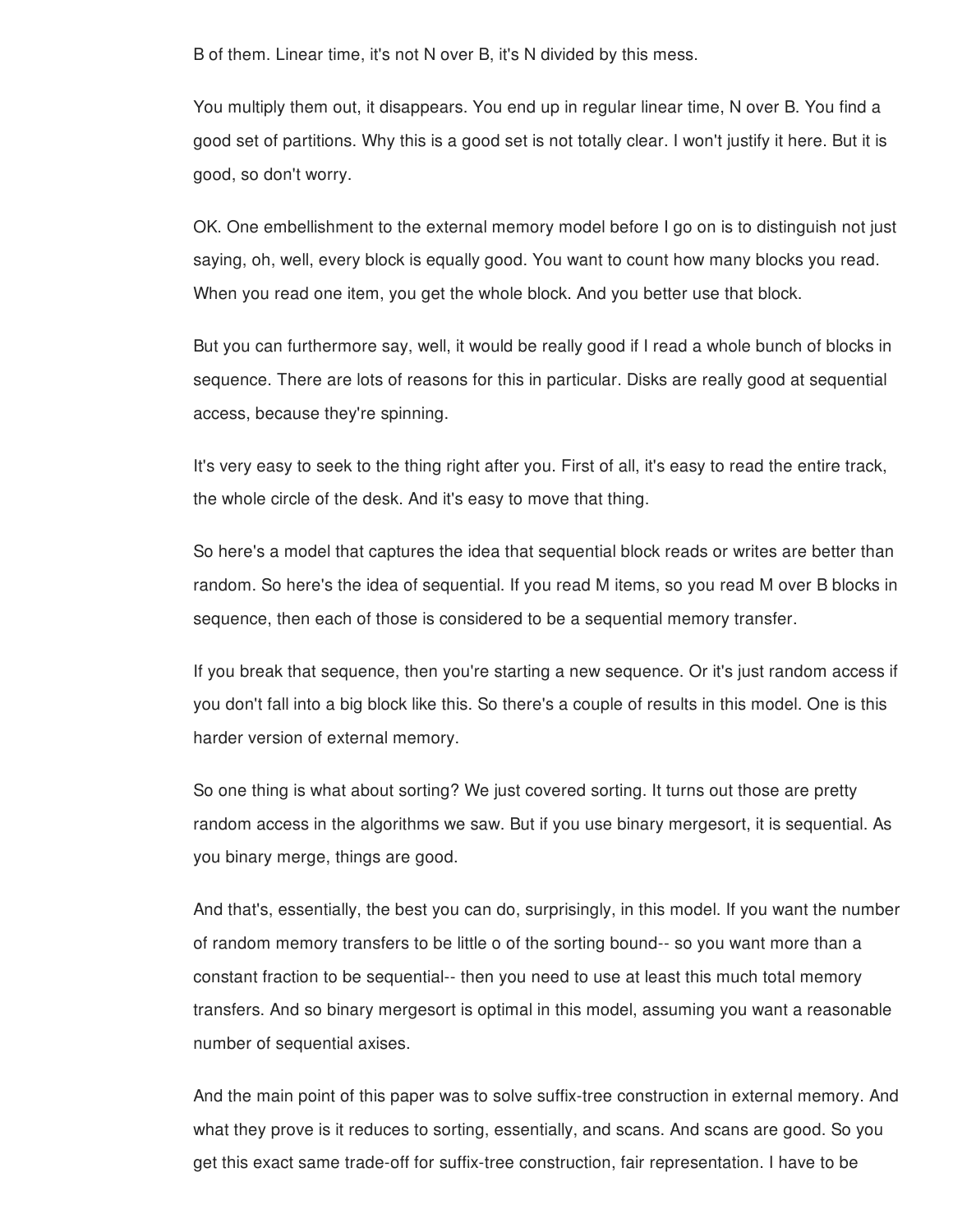careful, because so many authors are in those room.

Cool. So let's move on to a different model. This is a model that did not catch on. But it's fun for historical reasons to see what it was about.

You can see in here two issues. One is, what about a deeper memory hierarchy? Two levels is nice. Yeah, in practice, two levels are all that matter. But we should really understand multiple levels.

Surely, there's a clean way to do that. And so there are a bunch of models that try to do this. And by the end, we get something that's reasonable. And HMM is probably one of my favorite weird models.

It's "particularly simple." This is a quote from their own paper, not that they're boastful. It is a simple model. This is true.

And it does model, in some sense, a larger hierarchy. But the way it's phrased initially doesn't look like this picture, but they're equivalent. So it's a RAM model. So your memory is an array.

If you want to access position x in the array, you pay f of x. And in the original definition, that's just log x. So what that corresponds to is the first item is free.

Second item costs 1. The next two items cost 2. The next four items cost 3. The next eight items cost 4, and so on.

So it's exactly this kind of memory hierarchy. And you can move items. You can copy. And you can do all the things you can do in a RAM. So this is a pretty good model of hierarchical memory. It's just a little hard.

So, originally, they defined it with log x based on this book, which is the classic reference of VLSI at the time by Mead and Conway. It sort of revolutionized teaching VLSI. And it has this particular construction of a hierarchical RAM. I Don't know if RAMs are actually built this way.

But they have a sketch of how to do it that achieves a logarithmic performance. The deeper you are, you pay log. The bigger your space is, you need to pay logarithmic to access it.

OK. So here are the results that they get in this model. I'm not going to prove them. Because, again, they follow from the results in some sense. But you've got matrix multiplication, FFT sorting, scanning, binary search, a lot of the usual problems.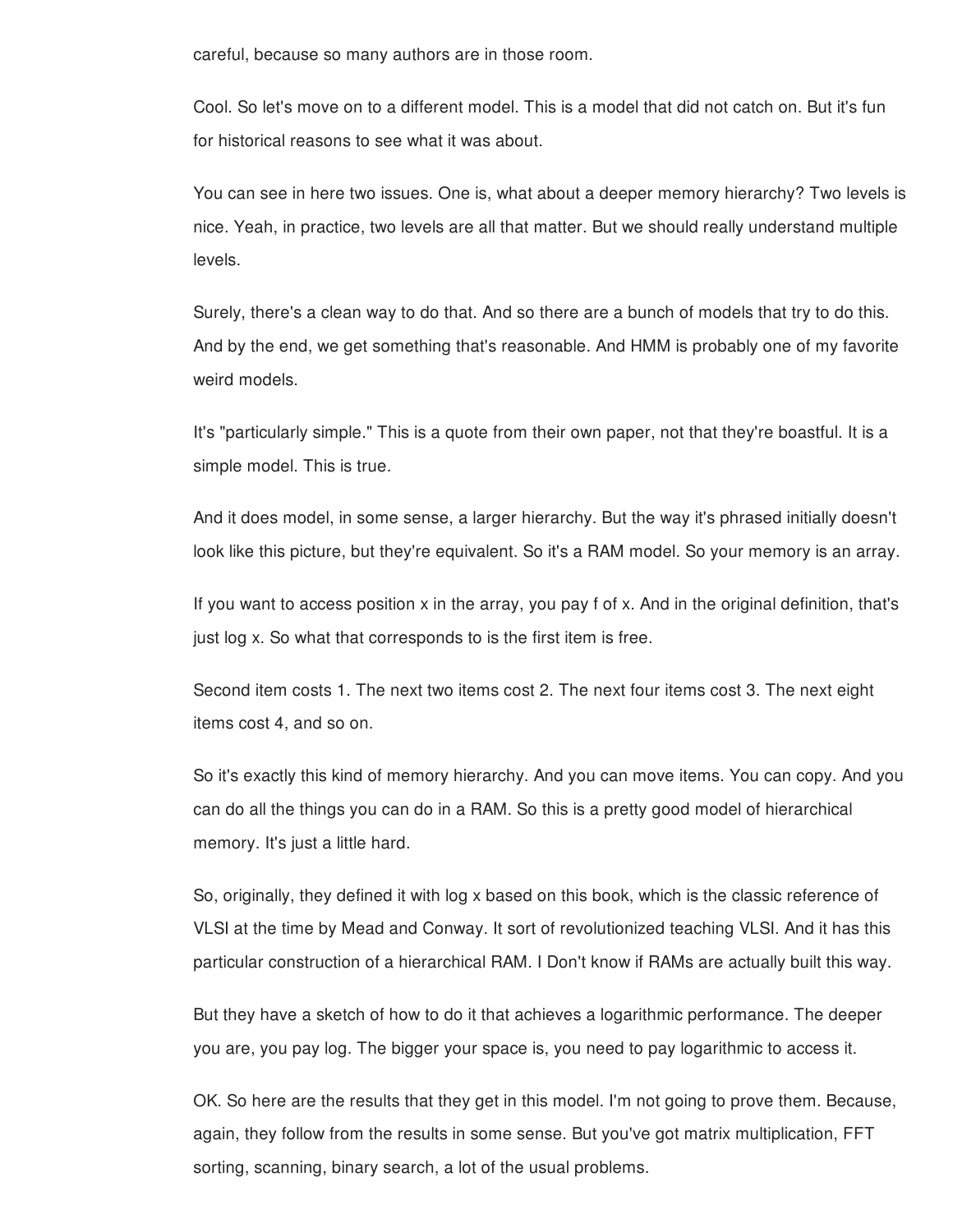You get kind of weird running times, log, log, and so on. Here, it's a matter of slow down versus speed up, because everything is going to cost more than constant now. So you want to minimize slowdowns. Sometimes you get constant.

The worst slow down you can get is log N, because everything you can access in, at most, log N time in this model. But I would say setting f of N to be log N doesn't really reveal what we care about. But in the same paper, they give a better perspective of their own work.

So they say, well, let's look at the general case. Maybe log x isn't the right thing. Let's look at an arbitrary f of x. Well, you could write an arbitrary f of x as a weighted sum of threshold functions.

I want to know is x bigger than xi. If so, I pay wi. Well, that is just like this picture. Any function can be written like that if it's a discrete function. But you can also think of it in this form if the xi's are sorted.

After you get beyond x0 items, you pay w0. After you get beyond x1 items total, you pay w1, and so on. So this gives you an arbitrary memory hierarchy even with growing and shrinking sizes, which you'd never see in practice.

But this is the general case. And we are going to assume here that f is polynomially bounded to make these functions reasonable. So when you double the input, you only change the output by a constant factor.

OK. Fine. So we have to solve this weighted sum. But let's just look at one of these. This is kind of the canonical function. The rest is just a weighted sum of them.

And if you assume this polynomial bounded property, really it suffices to look at this. So this is called f sub M. We pay 1 to access anything beyond M. And we pay 0 otherwise.

So they've taken general f with this deep hierarchy, and they've reduced to this model, the red-blue pebble game, which we've already seen. I don't know if they mentioned this explicitly, but it's the same model again.

And that's good, because a lot of problems-- well, they haven't been solved exactly. I would say, now, this paper is the first one to really say, OK, sorting, what's the best way I can sort in this model? And they get something. Do I have it here?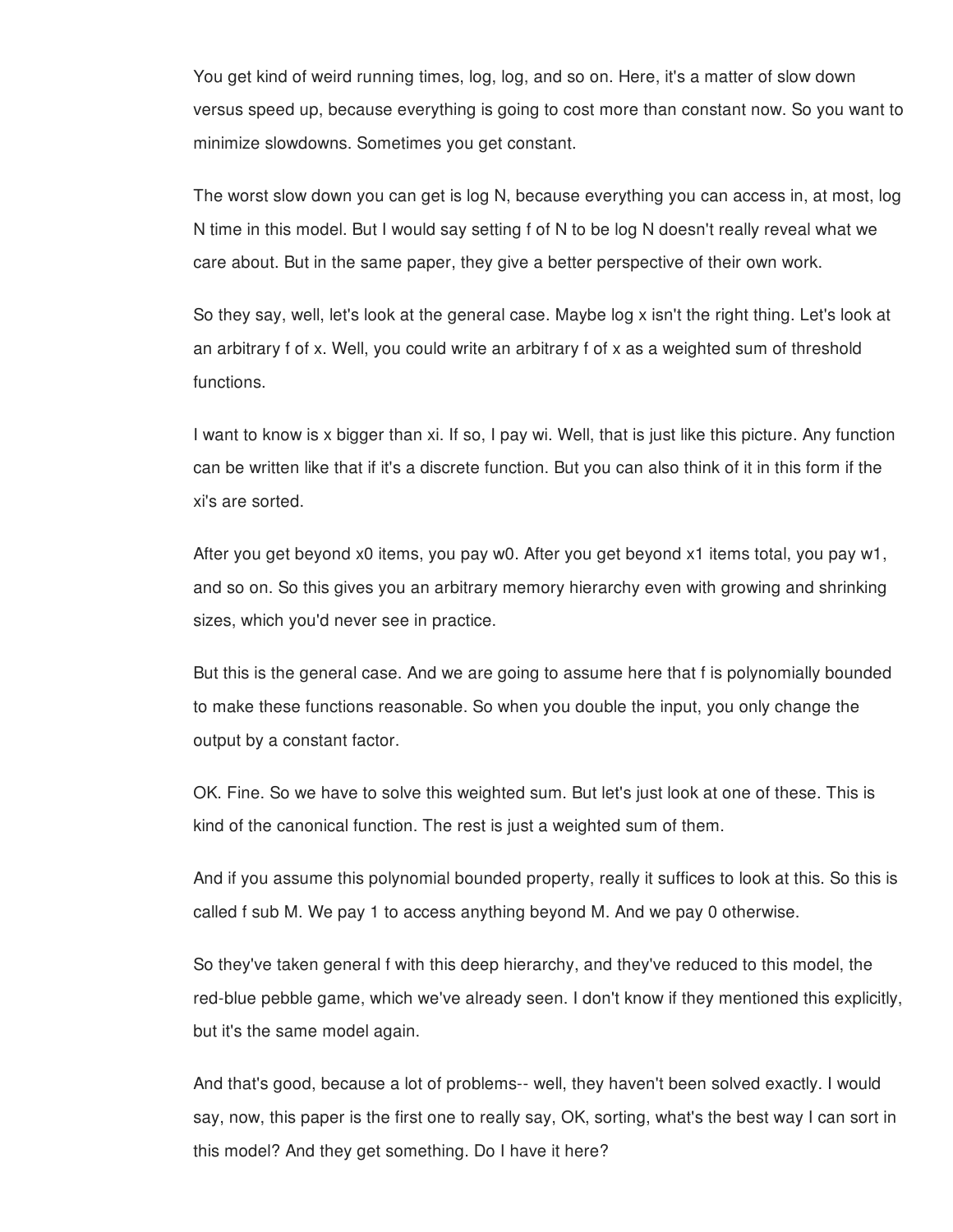Yeah. They aim for a uniform optimality. This means there's one algorithm that works optimally for this threshold function no matter what M is. The algorithm doesn't get to know M. You might say the algorithm is oblivious to M. Sound familiar?

So this is a cool idea. Of course, it does not have blocking yet. But none of this model has blocking. But they prove that if you're uniformly optimal, if you work in the red-blue pebble game model for all M with one algorithm, then, in fact, you are optimal for all f of x, which means, in particular for the deep hierarchy, you also work.

And they achieve tight bounds for a bunch of problems here. You should recognize all of these bounds are now, in some sense, particular cases of the external memory bounds. So like sorting, you have this. Except there's no B. The B has disappeared, because there's no B in this model.

But, otherwise, it is N over B log base M over B of N over B and so on down the line. They said, oh, search here is really bad, because caching doesn't really help for search. But blocks help for search. So when there's no B, these are exactly the bounds you get for external memory.

So I mean, some of these were known. These were already known by Hong and Kung, because it's the same special case. And then the others followed from external memory.

But this is kind of neat. They're doing it in a somewhat stronger sense, because it's uniform without knowing M. So the uniformity doesn't follow from this. But they get uniformity. And therefore, it works for all f.

OK. They had another fun fact, which will look familiar to those of you who know the cacheoblivious model, which we'll get to. They have this observation that while we have these algorithms that are explicitly moving things around in our RAM, it would be nice if we didn't have to write that down explicitly in the algorithm. Could we just use least recently used replacement, so move things forward?

That works great if you know what M is. Then you say, OK, if I need to get something from out if here, I'll move it over here. And whatever was least recently used, I'll kick out. And at this point, this is just a couple of years prior to this paper.

Sleator and Tarjan did the first paper on competitive analysis. And they proved that LRU or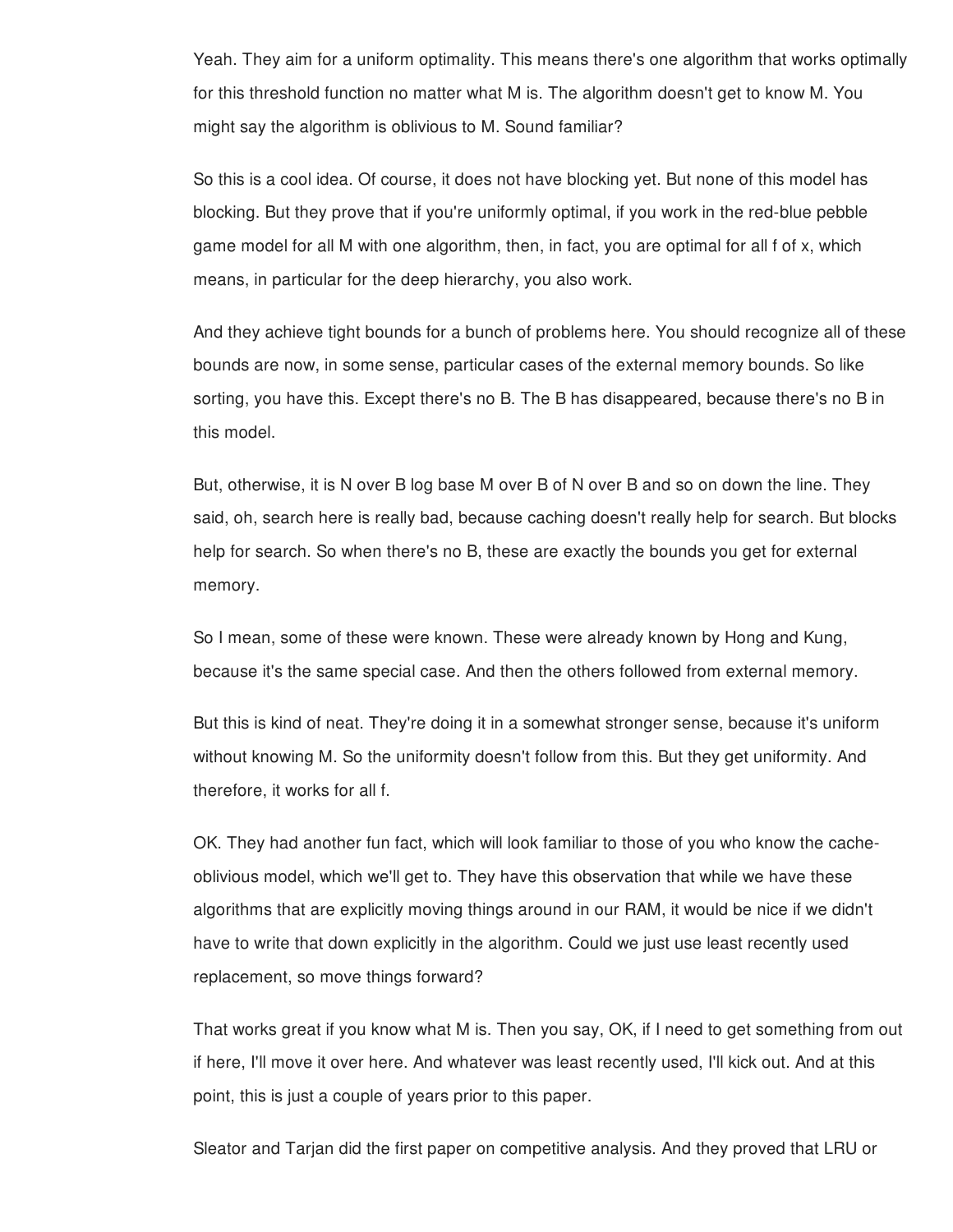even first in, first out is good in the sense that if you just double the size of your cache-- oh, I got this backwards. TLRU of twice the cache is, at most, TOPT of 1 times the cache. So the 2 should be over here.

Great. And assuming you have a polynomially bounded growth function, then this is only losing a constant factor. OK. But we don't know what M is. This works for the threshold function f sub m. But it doesn't work for an arbitrary function f, or it doesn't work uniformly.

And we want a uniform solution. And they gave one. I'll just sketch it here. The idea is you have this arbitrary hierarchy. You don't really know. I'm going to assume I do know what f is.

So this is not uniform. It's achieved in a different way. But I'm going to basically rearrange the structure to be roughly exponential to say, well, I'm going to measure f of x as x increases. And whenever f of x doubles, I'll draw a line.

These are not where the real levels are. It's just a conceptual thing. And then I do LRU on this structure. So if I want to access something here, I pull it out. I stick it in here.

Whatever is least recently used gets kicked out here. And whatever is least recently used gets kicked out here, here, here. And you do a chain of LRUs. Then you can prove that is within a constant factor of optimal, but you do have to pay a startup cost. It's similar to move to front analysis from Sleator and Tarjan.

OK. Enough about HMM sort of. The next model is called BT. It's the same as HMM, but they add blocks. But not the blocks that we know from computer architecture, but a different kind of block thing. It's kind of similar. Probably, [INAUDIBLE] constant factors and not so different.

So you have the old thing accessing x costs f of x. But, now, you have a new operation, which is I can copy any interval, which would look something like this, from x minus delta to x. And I can copy it to y minus delta to y.

And I pay the time to seek there, f of max of x and y. Or you could do f of x plus f of y. It doesn't matter. And then you pay plus delta.

So you can move a big chunk relatively quickly. You just pay once to get there, and then you can move it. This is a lot more reasonable than HMM.

But it makes things a lot messier is the short answer. Because-- here's a block move-- these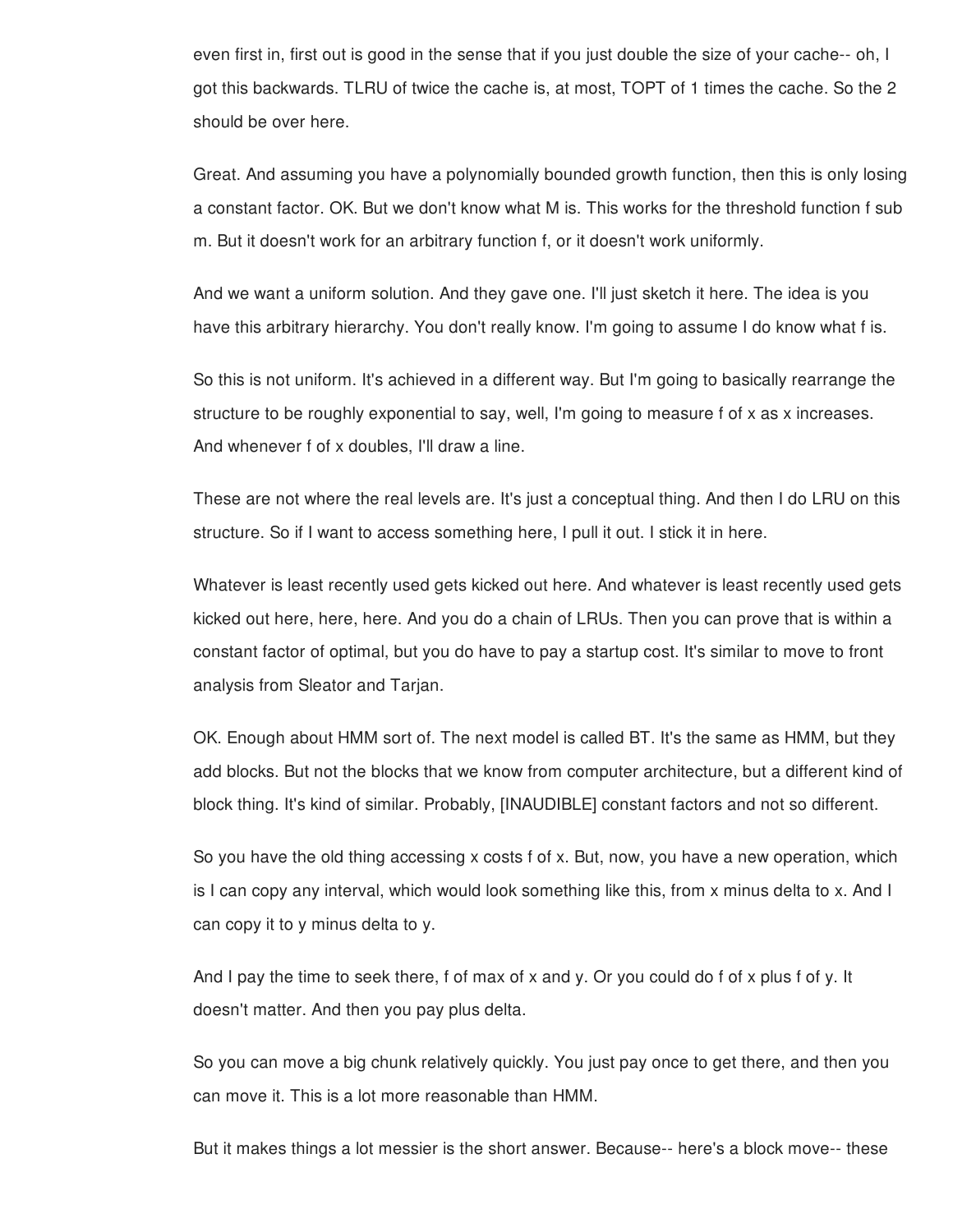are the sort of bounds you get. They depend now on f. And you don't get the same kind of uniformity as far as I can tell.

You can't just say, oh, it works for all f. For each of these problems, this is basically scanning or matrix multiplication. It doesn't matter much until f of x gets really big, and then something changes. You Dot product, you get log\*, log, log, log, depending on whether your f of x is log or subpolynomial or linear.

So I find this kind of unsatisfying. So I'm just going to move on to MH, which is probably the messiest of the models. But in some sense, it's the most realistic of the models. Here's the picture which I would draw if someone asked me to draw a general memory hierarchy.

I have CPU connects to this cache for free. It has blocks of size B0. And to go to the next memory, it costs me some time, t0. And the blocks that I read here of size B0, I write of size B0. So the transfers here are size B0.

And one has potentially a different block size. It has a different cache size, M1. And you pay. So these blocks are subdivided into B0 sized blocks, which happen here.

This is a generic multi-level memory hierarchy picture. It's the obvious extension of the external memory model to arbitrarily many levels. And to make it so easy to program, all levels can be transferring at once. This is realistic, but hard to manipulate.

And they thought, oh, well, l parameters for an l-level hierarchy is too many. So let's reduce it to two parameters and one function. So assume that B [? does ?] grow exponentially, that these things grow roughly the same way. with some aspect ratio alpha.

And then the ti-- this is the part that's hard to guess-- it grows exponentially. And then there's some f of i, which we don't know, maybe it's log i. And because of that, this doesn't really clean the model enough.

You get bounds, which, it's interesting. You can say as long as f of i is, at most, something, then we get optimal bounds. But sometimes when f of i grows, things change. And it's interesting. These algorithms follow approaches that we will see in a moment, divide and conquer.

But it's hard to state what the answers are. What's B4? I think that's just a typo. That should be blank.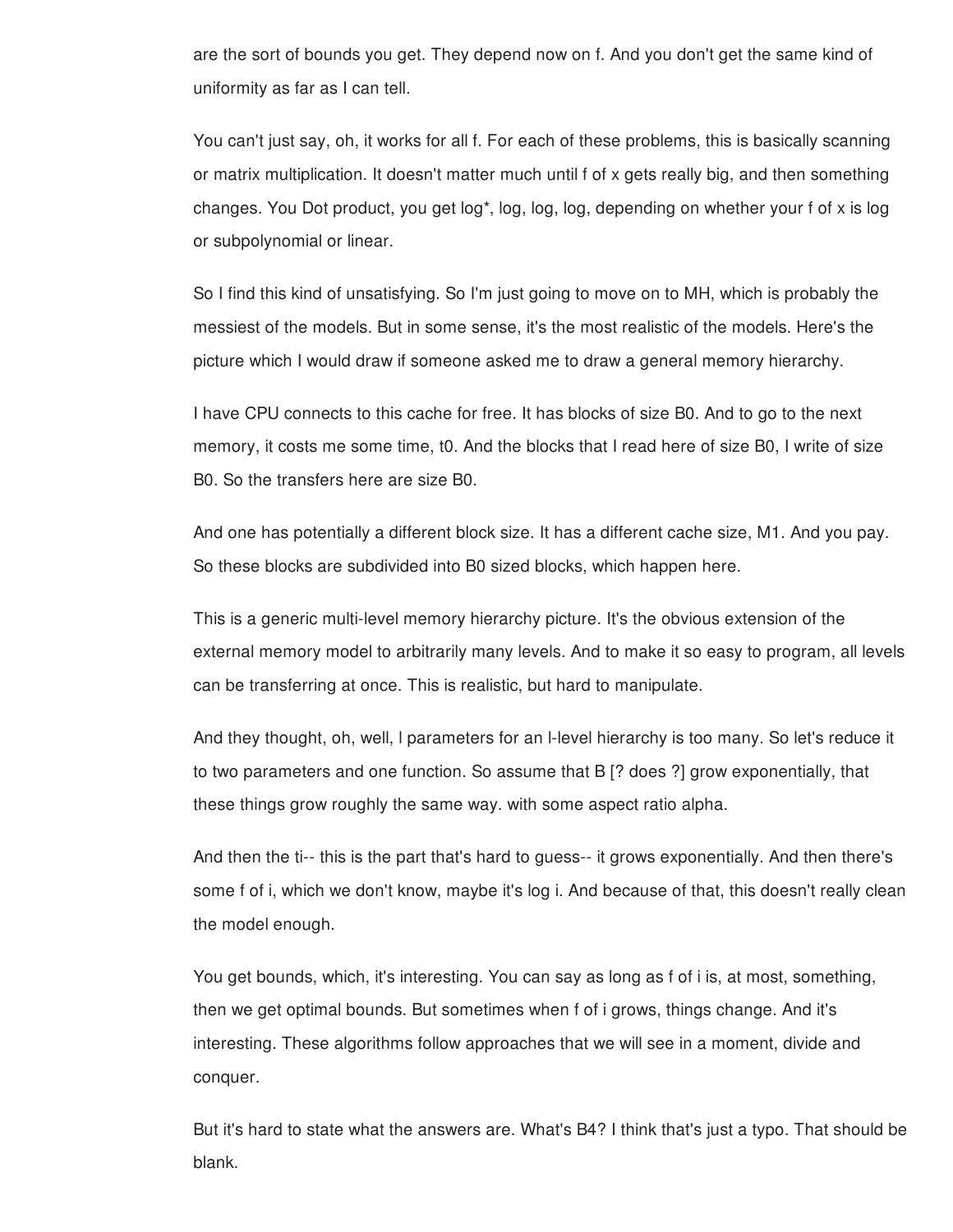I mean, it's hard to beat an upper bound of 1. It also seems wrong. Ignore that row.

All right. Finally, we go to the cache-oblivious model by Frigo, et al. in 1999. This is another clean model. And this is another of the two models that really caught on.

It's motivated by all the models you've just seen. And in particular, it picks up on the other successful model, the External Memory Model and says, OK, let's take External Memory Model, exactly the same cost model. But suppose your algorithm doesn't know B or M.

And we're going to analyze it in this model knowing what B and M is. But, really, one algorithm has to work for all B and M. This is uniformity from the-- I can't even remember the model names-- not UMH, but the HMM model. So it's taking that idea, but applying it to a model that has blocking.

So for this to be meaningful, block transfers have to be automatic. Because you can't manually move between here and here. In HMM, you could manually move things around, because your memory is just a sequential thing.

But now, you don't know where the cutoff is between cache and disks. So you can't manually manage your memory. So you have to assume automatic block replacement. But we already know LRU or FIFOs only going to lose a constant factor.

So that's cool. I like this model, because it's clean. Also, in a certain sense, it's a little hard to formalize this. But it works for changing B, because it works for all B.

And so you can imagine even if B is not a uniform thing-- like the size of tracks on a disk are varying, because circles have different sizes-- it probably works well in that setting. It also works if your cache gets smaller, because you've got a competing process. It'll just adjust, because the analysis will work.

And the other fun thing is even though you're analyzing on a two-level memory hierarchy, it works on an arbitrary memory hierarchy, this MH thing. This is a clean way to tackle MH. You just need a cache-oblivious solution.

Cool. Because you can imagine the levels to the left of something and the levels to the right of some point. And the cache-oblivious analysis tells you that the number of transfers over this boundary is optimal. And if that's true for every boundary, then the overall thing will be optimal, just like for HMM uniformity.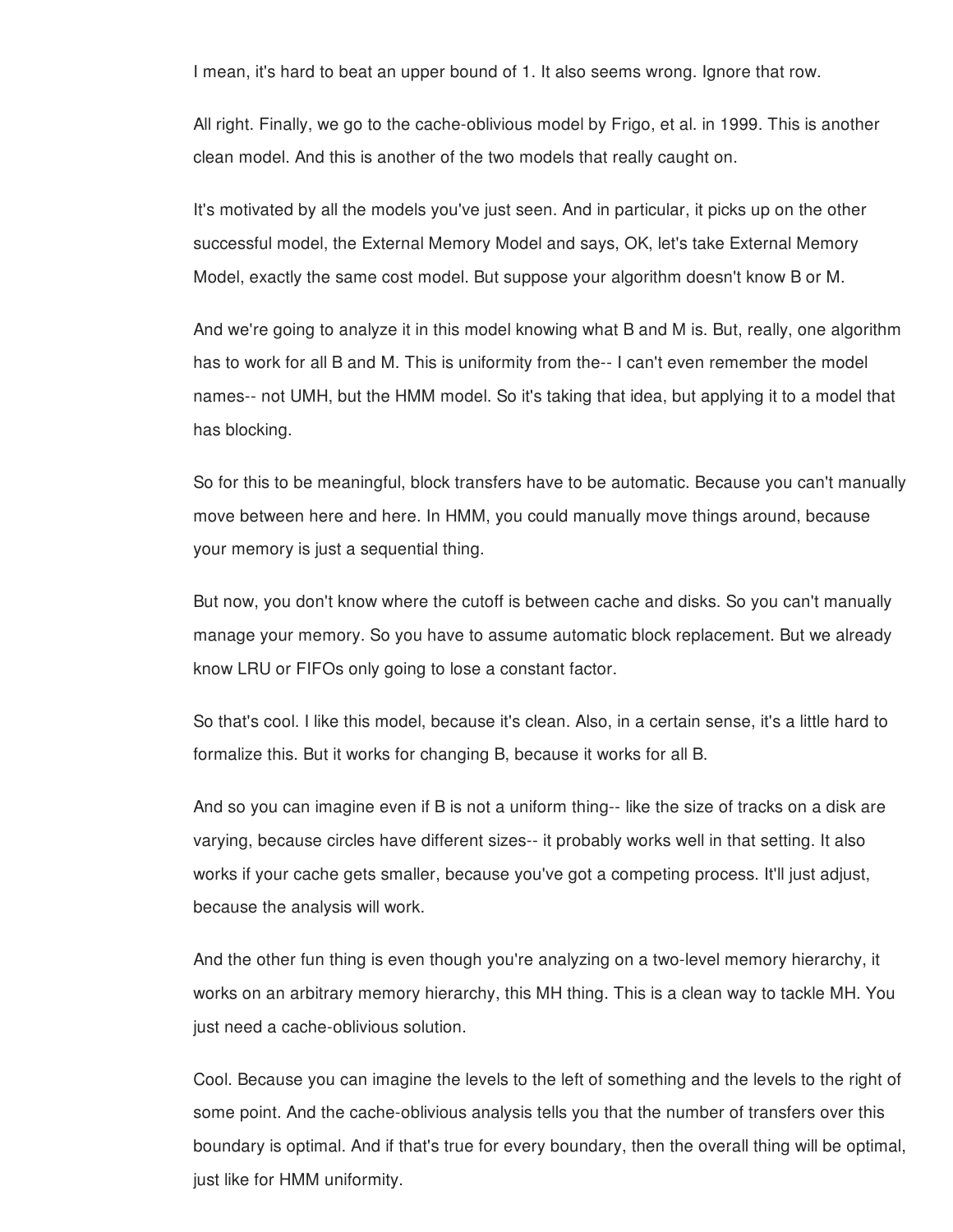OK. Quickly some techniques from cache-oblivious. I don't have much time, so I will just give you a couple sketches. Scanning is one that generalizes great from external memory. Of course, every cache-oblivious algorithm is external memory also. So we should first try all the external memory techniques.

just like for HMM uniformity.

You can scan. You can't really do M over B parallel scans, because you don't know what M over B is. But you can do a constant number of parallel scans. So you could at least merge two lists.

OK. Searching, so this is the analog of binary search. You'd like to achieve log base B of N query time. And you can do that. And this is in Harald Prokop's master's thesis.

So the idea is pretty cool. You imagine a binary search tree built on the items. We can't do a B-way, because we don't know what B is.

But then we cut it at the middle level, recursively store the top part, and then recursively store all the bottom parts, and get root N chunks of size root N. Do that recursively, you get some kind of lay out like this. And it turns out this works very well.

Because at some level of the recursion, whatever B is-- it doesn't know when you're doing the recursion. But B is something. And if you look at the level of recursion where you straddle B here, these things are size, at most, B. And the next level up is size bigger than B.

Then you look at a root to leaf path here. It's a matter of how many of these blue triangles do you visit. Well, the height of a blue triangle is going to be around half log B, because we're dividing in half until we hit log B. So we might overshoot by a factor of 2, but that's all.

And we only have to pay 2 memory transfers to visit these. Because we don't know how it's aligned with a block. but at most, it fits in 2 blocks, certainly. It's stored consecutively by the recursion.

And so you divide. I mean, the height of this thing, it's going to be log base B of N times 2. We pay 2 each. So we get an upper bound of 4.

Not as good as B-trees. B-trees get 1 times log base B of N. Here, we get 4 times log base B of N. This problem has been considered. The right answer is log of e plus little o. And that is tight. You can't do better than that bound.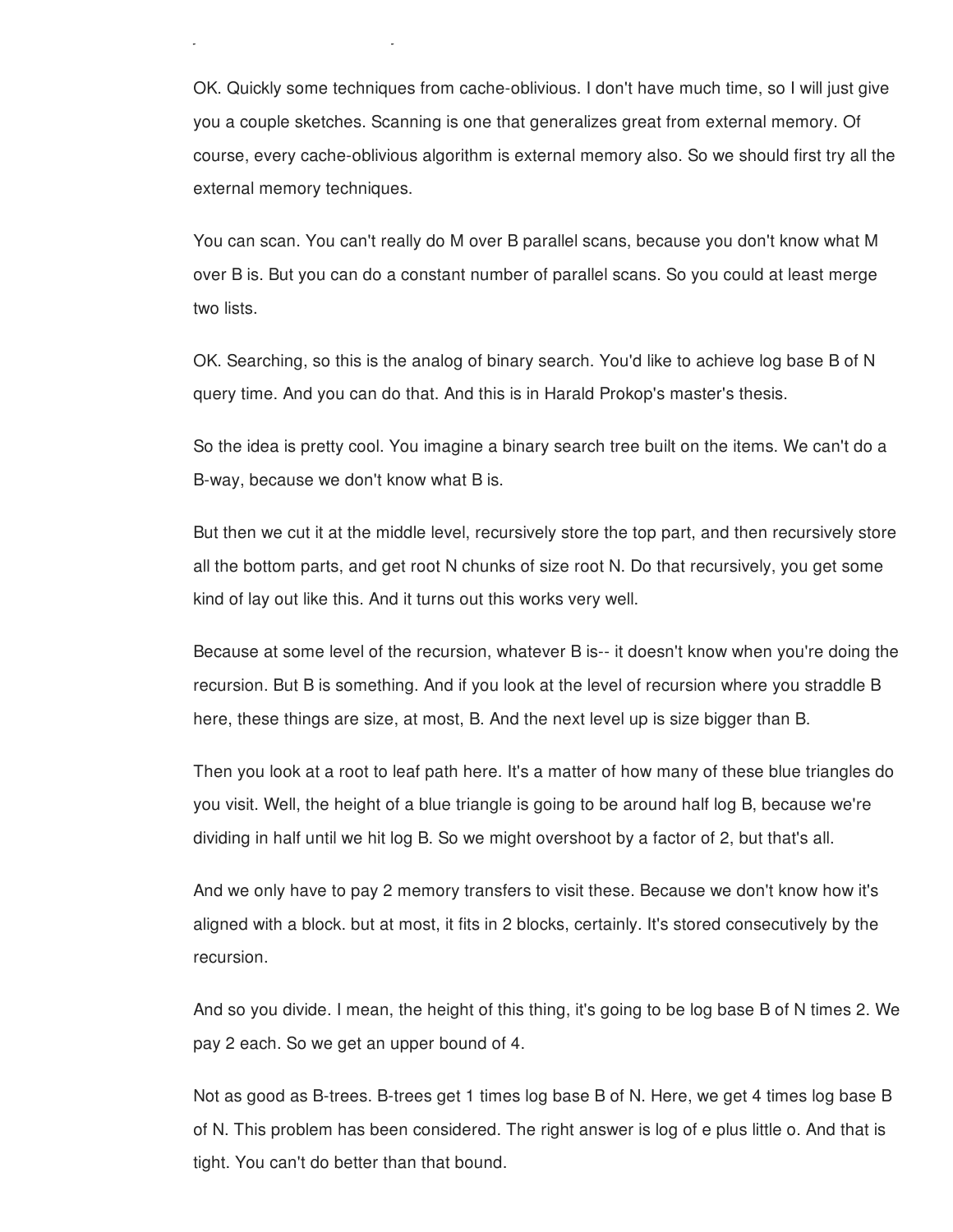So cache-oblivious loses a constant factor relative to external memory for that problem. You can also make this dynamic. This is where a bunch of us started getting involved in this world, in cache-oblivious world. And this is a sketch of one of the methods, I think this one. That's the one I usually teach.

You might have guessed these are from lecture notes, these handwritten things. I'll plug that in in a second. So sorting is trickier. There is an analog to mergesort. There is an analog to distribution sort.

They achieve the sorting bound. But they do need an assumption, this tall-cache assumption. It's a little different from the last one. This is a stronger assumption than before.

It says the cache is taller than it is wide, roughly, up to some epsilon exponent. So this is saying M over B is at least B to the epsilon. Most caches have that property, so it's not that big a deal.

But you can prove it's necessary. If you don't have it, you can't achieve the sorting bound. You could also prove you cannot achieve the permutation bound, because you can't do that min. You don't know which is better, same paper.

Finally, I wanted to plug this class. It just got released if you're interested. It's advanced data structures. There's video lectures for free streaming online.

There are three lectures about cache-oblivious stuff, mostly on the data structure side, because it's a data structures class. But if you're interested in data structures, you should check it out. That is the end of my summary of a zillion models.

The ones to keep in mind, of course, are external memory and cache-oblivious. But the others are kind of fun. And you really see the genesis of how this was the union of these two models. And this was sort of the culmination of this effort to do multilevel in a clean way.

So I learned a lot looking at all these papers. Hope you enjoyed it. Thanks.

[APPLAUSE]

## **PROFESSOR:** Are there any questions?

**AUDIENCE:** So all these are order of magnitude bounds I'm wondering about the constant factors.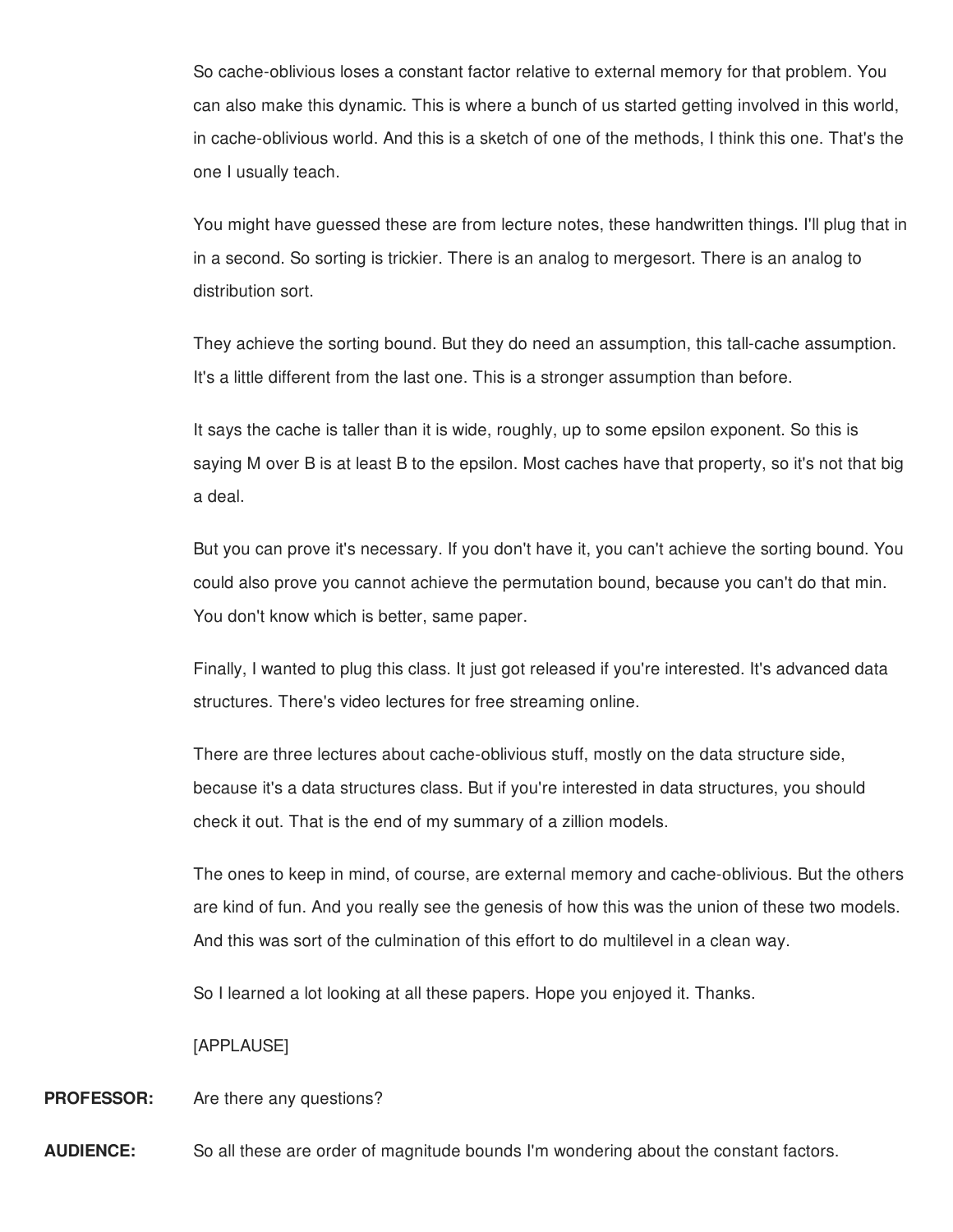**ERIK DEMAINE:** Are you guys going to talk about that in your final talk? Or who knows? Or Lars maybe also? Some of these papers even evaluated that, especially these guys that had the messy models. They were getting the parameters of, at that time, [INAUDIBLE] 6,000 processor, which is something I've actually used, so not so old.

> And they got very good matching even at that point. I'd say external memory does very good for modeling disk. I don't know if people use it a lot for cache. No, I'm told.

Cache-oblivious, it's a little harder to measure. Because you're not trying to tune to specific things. But in practice, it seems to do very well for many problems. That's the short answer.

- **AUDIENCE:** [INAUDIBLE] it runs faster than [INAUDIBLE] cache aware.
- **ERIK DEMAINE:** Yeah. It does better than our analysis said it should do in some sense, because it's so flexible. And the reality is very messy. In reality, M is changing, because there's all sorts of processes doing useless work.

And cache-oblivious will adjust to that. And it's especially the case in internal memory, in the cache world. Things are very messy and fussy. And the nice thing about cache-oblivious is because you're not specifically tuning, you have the potential to not die when you mess up.

**AUDIENCE:** I'd say that's especially the case in the disk world.

- **ERIK DEMAINE:** Oh, interesting.
- **AUDIENCE:** [INAUDIBLE] But--
- **ERIK DEMAINE:** These are the guys who know.
- **AUDIENCE:** [INAUDIBLE] people have different [INAUDIBLE]
- **ERIK DEMAINE:** Yeah. They're both relevant.
- **AUDIENCE:** What's the future? This is history.
- **ERIK DEMAINE:** OK. Well, for the future, you should go to the other talks, I guess. There's still lots of open problems in both models. External memory, I guess, graph algorithms and geometry are still the main topics of ongoing research.

Cache-oblivious is similar. At this point, I think-- well, also geometry is a big one. There's some